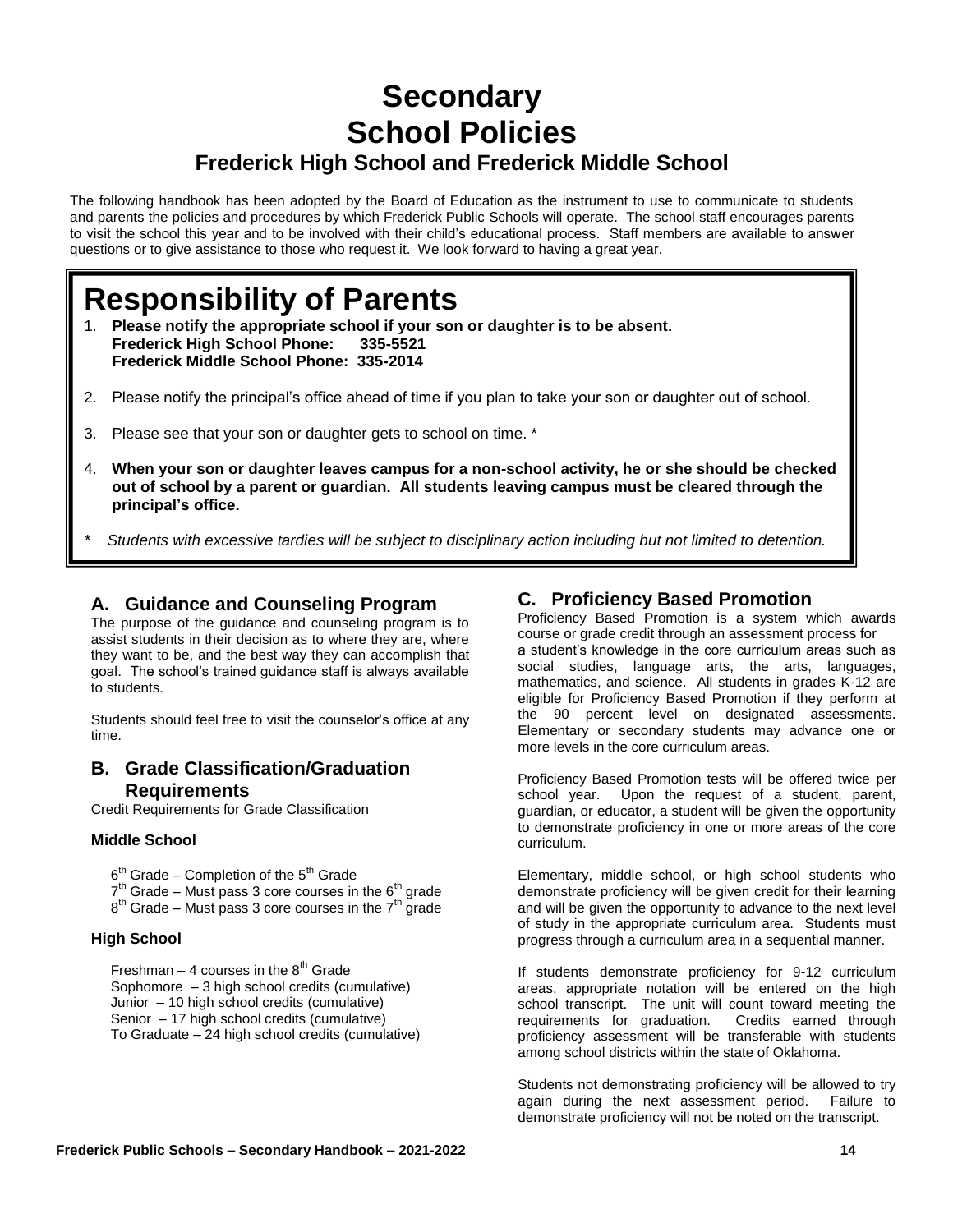Educators of the Frederick Public Schools may select the best means of assessing proficiency for students. The assessment should be appropriate to the curriculum area and shall be aligned with curriculum and instruction. Proficiency in all laboratory classes will require that students are able to perform relevant laboratory techniques.

### **D. Current Requirements for Graduation**

To be considered for a diploma from Frederick High School, a student must successfully complete the required number of credits as listed in the Secondary Policies Section B and must complete at least one semester of the senior year at Frederick High. Students must attempt a full-day schedule as approved by the principal. This may include advanced placement classes, concurrent college enrollment, or other classes as approved.

Standards adopted by the State of Oklahoma Department of Education as requirements for high school graduation in Oklahoma are included as graduation standards from Frederick High School. At least two (2) of the last three (3) credits completed for graduation must be completed in attendance at Frederick High School.

The master class schedule is made and teachers are assigned to accommodate the indicated enrollment. Therefore, students are obligated to stay with the courses selected. Schedules will not be changed except for conflicting courses, teacher recommendation, or advice of the counselor. Any schedule changes that are necessary must be made within the first week of a semester. No schedule will be changed without the principal's approval.

It should be noted by parents and the student that college entrance requirements are more stringent than local required credits for graduation. (See "Requirements for College Entry", Section G).

# **E. Standard Diploma (Core)**

#### **1. Language Arts - 4 Units total**

1 Unit of grammar and composition and 3 units from American Literature, English Literature, World Literature, Advanced English Courses, or other English courses with content and/or rigor equal to or above grammar and composition<br>2. Ma

#### **2. Mathematics - 3 Units total**

1 Unit of Algebra I or Algebra I taught in a contextual methodology, **and** 2 units which may include, but are not limited to the following courses:

Algebra II, Geometry, or Geometry taught in a contextual methodology, Trigonometry, Math Analysis or Pre-calculus, Calculus, Statistics and/or Probability, Computer Science, or other mathematics courses with content and/or rigor equal to or above Algebra I

#### **3. Science - 3 Units Total**

1 Unit of Biology I or Biology I taught in a contextual methodology, **and** 2 in the areas of life, physical, or earth science or technology which may include, but are not limited to the following courses: Chemistry I, Physics, Anatomy and Physiology, Chemistry II, Physical Science, Earth Science, Botany, Zoology, Physiology, Astronomy, Applied Physics, Advanced Science Courses, Principles of Technology, qualified agricultural education courses (including, but not limited to, Horticulture, Plant and Soil Science, Natural Resources and Environmental Science, and Animal Science), or other science courses with content and/or rigor equal to or above Biology I.

#### **4. Social Studies - 3 Units Total**

1 United States History, ½ to 1 United States Government ½ Oklahoma History, **and** ½ to 1 which may include, but are not limited to, the following courses:

World History, Geography, Economics, Anthropology, or other social studies courses with content and/or rigor equal to or above United States History, United States Government, and Oklahoma History.

#### **5. The Arts - 1 Unit Total**

May include, but is not limited to, courses in Visual Arts and General Music.

- **6. Computer Science – 1 Unit**
- **Or World Language / non-English language – 1 Unit**
- **7. Electives to equal 24 total units.**
- **8. Other Requirements**
- a. Personal Financial Literacy
- b. CPR/AED Training

Effective for the Class of 2023…

- c. ICAP Individual Career Academic Planning
- d. Passing of the United States naturalization test.

### **F. Certificate of Distinction**

- 4 units of English
- 4 units of Mathematics
- 4 units of Social Studies
- 4 units of Science
- 2 units of Foreign Language
- 2 additional units in the area of Technology, the Humanities, or the Arts

Must have a minimum of 3.25 grade point average on a 4.0 scale as calculated in the Senior's last semester Achieve a proficient or advanced score, or its equivalent on all state mandated exams.

### **G. Requirements for College Entry / Oklahoma's Promise Requirements**

Current curriculum requirements adopted for admission to public two and four-year colleges and universities in Oklahoma are:

- **1. English - 4 units**
- **2. Mathematics - 3 units (Must include Algebra 1)**
- **3. Laboratory Science - 3 units (Must include Biology 1)**
- **4. History and Citizenship Skills - 3 units (½ unit of**

#### **Oklahoma History & ½ unit Government & 1 U.S. History 5. Foreign or Non-English Language OR Computer**

**Technology - 2 units (Cannot be one of each)**

- **6. Fine Arts or Speech - 1 unit or Set of Competencies**
- **7. Electives to equal 24 total units.**
- **8. Other Requirements**
- a. Personal Financial Literacy
- b. CPR/AED Training
- Effective for the Class of 2023…
- c. ICAP Individual Career Academic Planning
- d. Passing of the United States naturalization test.

*NOTE: College entry also requires ACT or SAT test scores. Required scores vary from institution to institution.*

All new students entering any Oklahoma college for the first time will be required to show proficiency in English, Math, and Science in one of the following ways:

- 1. Present an ACT score equal to or above the benchmark for the subject area.
- 2. Show proficiency through institutional testing, or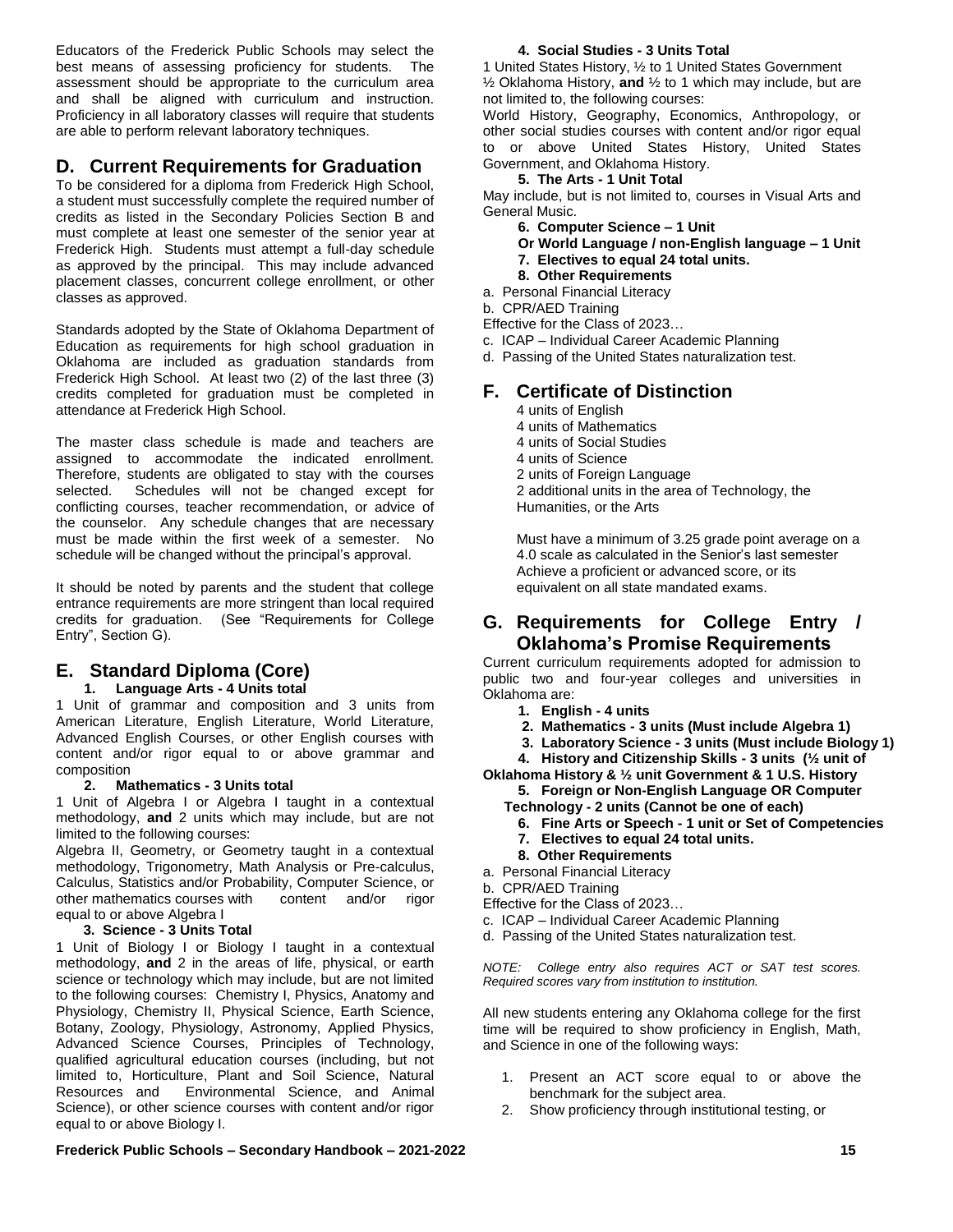3. Pass a developmental course in the subject area in which the student is deficient during the first 24 hours of college level course work. (Note: Concurrently enrolled high school students cannot enroll in college developmental courses until after high school graduation.)

Additionally, all students entering college must have two (2) history courses (one of which being an American History) on his/her transcript or that student must take two (2) college level history courses.

### **H. Valedictorian Selection Process**

To be considered for Valedictorian, Salutatorian, or Top 10 honors from Frederick High School, a student must have earned the highest score based on the GPA/ACT scale in the paragraph below and must have completed the Oklahoma College Entry Requirements. The grade point average is an overall factor based upon eight (8) semesters. Advanced Placement and college courses will be included in the grade point calculation (5.0 credit will be used for all college and Advanced Placement courses. Advanced Placement course must take AP Exam to get 5.0 credit). Approved college courses will be counted for Valedictorian determination only through the fall semester of the senior year. Students are required to submit all college transcripts to the High School Counselor to be considered for credit or Valedictorian determination. Any deviation from the process must be approved by the principal and superintendent. All other requirements for a diploma must be met.

The GPA/ACT scale will be used to determine the Honor Graduates. It is as follows:

GPA x 100 + ACT x 10 = Total Academic Score

The GPA used is the same as the original as described above.

The ACT score used is the best composite score of a student at one testing date no later than the last national ACT testing date (including the junior ACT) before the spring semester of the student's senior year.

To be considered for Valedictorian, Salutatorian, or Historian, a student must attend the Frederick Public Schools the last four (4) semesters prior to graduation.

Multiple Valedictorians will cancel any Salutatorian/Historian honors.

Beginning with the Class of 2024, to be considered for Valedictorian, Salutatorian, or Top 10 honors from Frederick High School, a student must have earned the highest grade point average in the graduating class, must have completed the Oklahoma College Entry Requirements, and must have taken at least two Advanced Placement and/or college (concurrent) courses.

The students' GPA will be used to determine Valedictorian and/or Salutatorian and top 10 honors. The students' ACT scores will be used as a tie breaker for Valedictorian and/or Salutatorian only.

### **I. Concurrent Enrollment in College**

Policies and procedures are available for certain high school juniors and seniors with exceptional ability to enroll in limited college study courses if certain requirements are met. This information is available through the counselor's office.

#### **Frederick Public Schools – Secondary Handbook – 2021-2022 16**

### **J. Advanced Placement**

Juniors and seniors may gain college credit by passing the Advance Placement Exam in certain subjects and by paying the cost of administering the test. Qualified students may also enroll in Advance Placement classes. All Advanced Placement courses are graded on a five point (5.0) scale.

### **K. Grading**

Parents and students may access a student's current grades, assignments and attendance discipline records and cafeteria balance information at the Wengage Internet link. Interested parties should contact the school office for further information and appropriate forms to obtain a login and password. The information recorded in the digital online grade book is used for tracking attendance.

Progress Reports will be handed out at parent/teacher conferences and at the end of each semester.

In most cases an average of at least two grades per week will be recorded in the grade book. An explanation for arrival of semester grades will be given by the teacher and the procedure stated in the grade book.

The grading scale to be used is:

| A – 90-100                                        |
|---------------------------------------------------|
|                                                   |
| B – 80-89                                         |
| C – 70-79                                         |
| D – 60-69                                         |
| F – 59 and below                                  |
| NG – No grade (a result of 10 or more absences    |
| in a semester)                                    |
| A grade of NG is considered an "F" in calculating |
| grade point average.                              |

**In the fall of 1999, Frederick High School converted to a 5.0 grading system. Advanced Placement students will be eligible to earn five points for an A in those courses.** 

The scale to be used for converting letter grades to number grades is:

| $A - 90$   | $A = 93$  | $A+ = 97$    |
|------------|-----------|--------------|
| $B - 80$   | $B = 83$  | $B+ = 87$    |
| $C = 70$   | $C = 73$  | $C_{+}$ = 77 |
| $D - 60$   | $D = 63$  | $D+ = 67$    |
| $F = 50^*$ | $F = 53*$ | $F+ = 57*$   |

*Unless a number grade is given for the "F" range.*

Grading System

Secondary System—Grades 6-12 Semester: Daily work-------------------------------- <u>43</u>% or 3/7 Tests/Major Projects ---------------- 43% or 3/7 Semester Test/Project --------------- 14% or 1/7

# **L. Oklahoma Academic Standards**

Oklahoma Academic Standards serve as expectations for what students should know and be able to demonstrate by the end of the school year. The development, review and revision process involves stakeholders throughout the state of Oklahoma and is an ongoing and critical component to ensure Oklahoma students in every classroom receive current and relevant learning experiences.

Oklahoma Academic Standards focus on deep thinking, conceptual understanding, and real‐world problem solving skills. They set expectations for students to be college, career, and citizenship ready while incorporating literacy in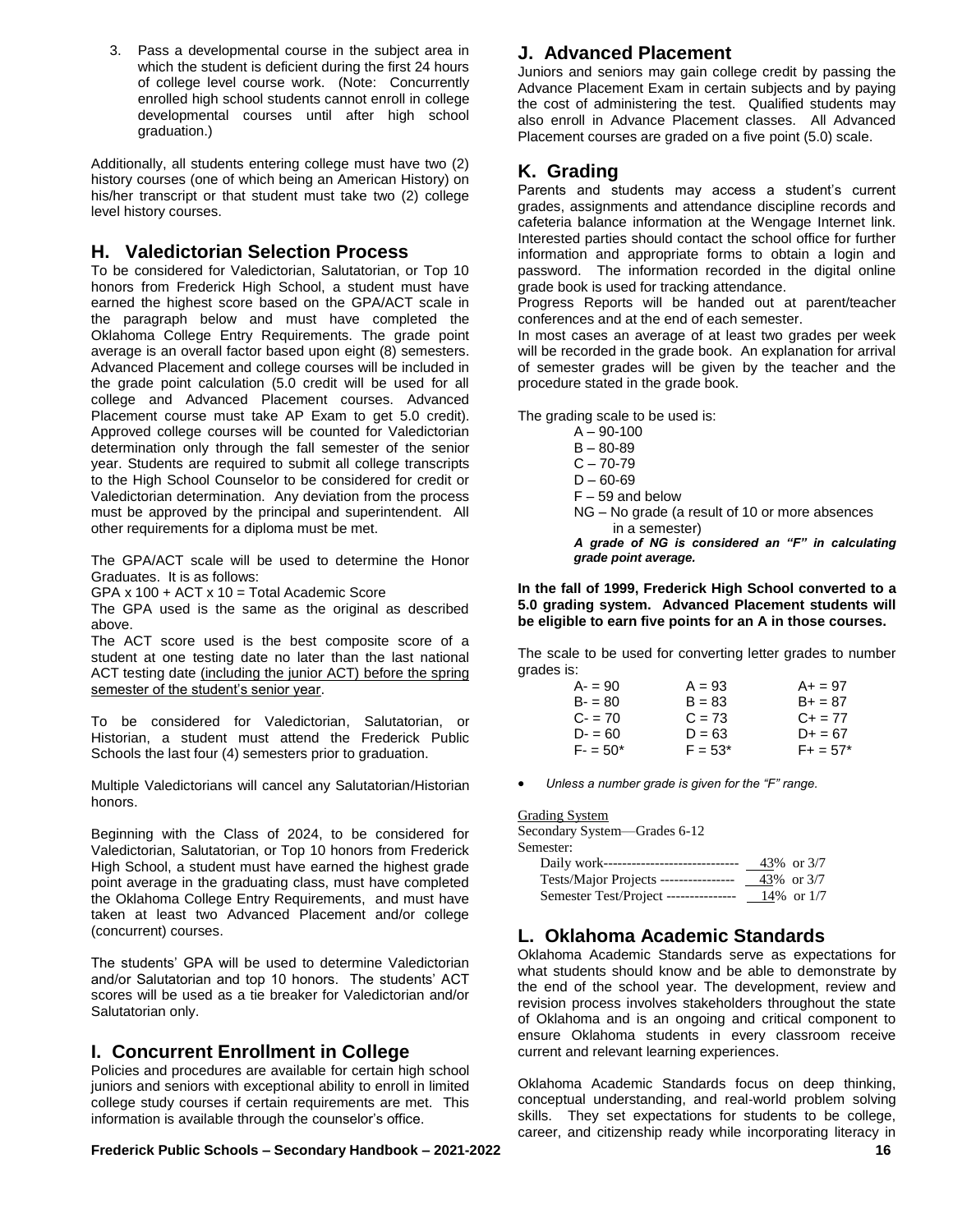science, social studies and technical subjects. The standards emphasize the use of citations and examples from texts when creating opinions and arguments. They also increase rigor, grade‐level expectations and determine the full range of support for English language learners and students with special needs.

The overall educational program incorporates high expectations and successful experiences for students. Instructional methods shall provide for cooperative group learning in addition to competitive and individualized learning formats.

Students and parents are charged with certain rights and responsibilities pertaining to the school curriculum. Frederick schools work to protect those rights and encourage students and parents to become familiar with the school's curriculum. Questions and comments are welcomed.

### **M. State-Mandated Testing**

**Frederick Middle School**

Grade 6 – ELA and Math Grade 7 – ELA and Math Grade 8 – ELA, Math, and Science

#### **Frederick High School**

Grade 11 – ELA, Math, and Science Once during Grade 10-12 – U.S. History (FPS has designated the ACT for the ELA and Math exams.)

#### **Driver License**

The student must meet the enrollment and excused absence requirement as outlined by Oklahoma State Statute, Title 47§6-107.3.

### **N. Immunization Requirements**

No student entering school for the first time will be admitted without an up-to-date immunization record.

Immunizations required are:

- Five (5) DTP (Unless the  $4<sup>th</sup>$  was received after the  $4<sup>th</sup>$ birthday)
- Four (4) Polio (Unless the  $3<sup>rd</sup>$  was received after the  $4<sup>th</sup>$ birthday)
- Two (2) MMR (Measles, Mumps, Rubella) received after the child's first birthday
- Two (2) Hepatitis A
- Three (3) Hepatitis B

### **O. Meningitis Information**

Meningitis is a potentially severe or fatal disease causes by a bacteria, virus, or fungi causing inflammation of the tissues that cover the brain and spinal cord. Symptoms of meningitis may include fever, rash, headache, stiff neck, nausea, vomiting, and fatigue. Symptoms in infants may include irritability, lethargy, extreme fussiness, or refusal to eat. It is important to determine the cause of the meningitis for purposes of treatment and whether preventive treatment of persons who have had contact with respiratory fluids is needed. Since viral and bacterial meningitis often have similar symptoms, it is important to seek medical care immediately if you or your child has those symptoms.

Viral meningitis is the most common form of meningitis and can be caused by several different viruses. Approximately 90% of meningitis cases are viral meningitis. These viruses

**Frederick Public Schools – Secondary Handbook – 2021-2022 17**

are typically spread from person-to-person through direct or indirect contact with fecal material, usually on unclean hands or contaminated environmental items. There is no specific treatment for viral meningitis, most patients will completely recover on their own with bed rest and plenty of fluids, however health care providers often will recommend medicine to relieve symptoms such as fever and headache. Bacterial meningitis can be caused by bacteria such as Streptococcus species or Neisseria meningitidis, which are spread by direct contact with saliva or respiratory fluids from the nose and throat of an infected person. Bacterial meningitis is usually more severe and requires prompt treatment with antibiotics. Meningococcal meningitis is a serious form of bacterial meningitis caused by the bacteria Neisseria meningitidis, which also causes blood infections called meningoccal disease. Household members and other persons directly exposed to the respiratory fluids of a person with meningococcal meningitis are recommended to receive preventive antibiotics. Preventive antibiotics are not recommended for other types of meningitis.

Two types of meningococcal vaccine are available to prevent four types (called serogroups) of Neisseria meningitidis, when given before being exposed. Meningococcal conjugate vaccine (MCV4) is the preferred vaccine for people 2 through 55 years of age. Meningococcal polysaccharide vaccine (MPSV4) is not used in children under 18 months of age, but may be used if MCV4 is not available. MPSV4 is the only meningococcal vaccine licensed for people older than 55.

Other routinely recommended childhood vaccines protect children from other causes of meningitis such as Haemophilis influenzae type b (Hib) and Streptococcus pnemoniae. These and other vaccines are available and are recommended for certain people at increased risk of complications from a bacterial infection such as elderly or immunocompromised persons or people living in certain group settings. For more information on vaccines, contact your local county health department or family physician.

Hand hygiene is the single most important action to prevent the spread of infection to others and to you. Wash visibly soiled hands with soap and water, after using the toilet, after changing diapers, after sneezing or coughing into your hands, and before preparing and eating food. Use alcohol based hand gels when hands are not visibly soiled.

For more Information and Fact Sheets regarding meningitis please visit the meningitis section of the Oklahoma State Department of Health.

### **P. Textbooks**

Students may be checked out free textbooks. These will be numbered and the student will be responsible for the book if it is lost. He/She is also expected to take responsibility for making sure that the book is not marked in or damaged, or he/she will have to pay for the damage. Textbooks must last for a minimum of five years. Upon receiving each textbook, the student should note any damage and report such damage to the teacher immediately.

### **Q. Lockers**

A student will be assigned a locker in schools where lockers are provided. Students will not change lockers unless approved by the counselor or principal. Lockers must be kept clean at all times. When the school provides a lock for the locker, students will not place additional locks on the locker or in any way alter the combination to differ from the master list kept by school officials. Each student is expected to use the locking mechanism and not jam or abuse the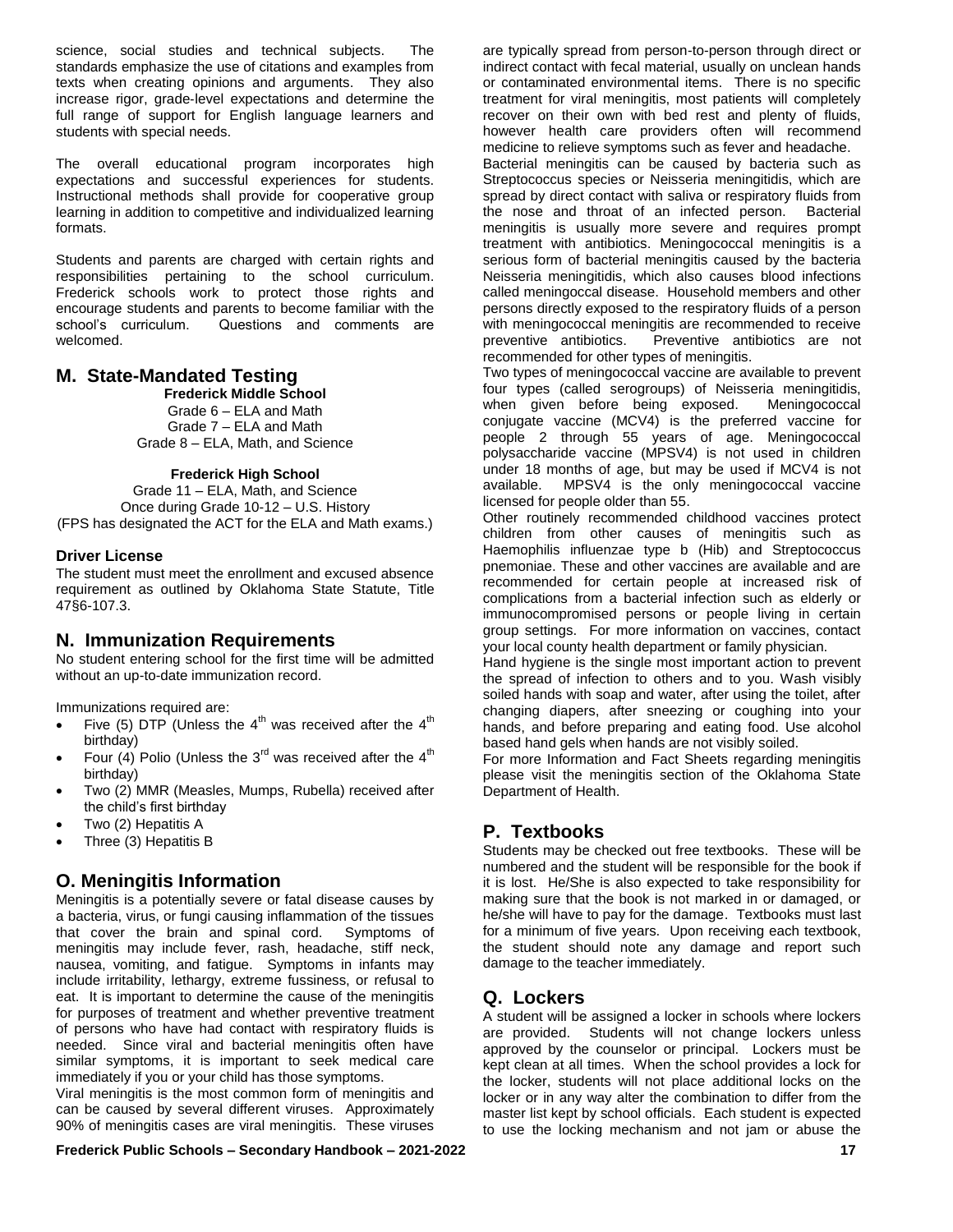locker to bypass the lock. Each student should guard the confidentiality of the combination and not allow other access to the combination or the locker. Lockers are not to be written on, defaced, or damaged in any way. Students may not change or share other students' lockers. Lockers are school property and may be inspected any time by school officials. (See Student Code 11.1)

### **R. School Start and Dismissal Time**

Unless otherwise specified, students are not to enter the building until the bell rings at 7:55 a.m. Class begins at 8:05 a.m. School dismissal will be at 3:15 p.m.

### **Great Plains Technology Center Times**

8:00 – 10:45 a.m. – Morning Class 12:40 – 3:10 p.m. – Afternoon Class

### **S. Lunch Period**

No food or drinks may be taken from the cafeteria. **Charges will be accepted on an emergency basis only.**

### **T. Attendance, Absences, and Make-Up**

Good attendance is important. If the student is absent for any reason (including school activities), he/she will be expected to make up work. Work may be required to be submitted as scheduled if absences are due to school activities.

If a student has been absent, he/she will be allowed one day for each day of absence for make up. If a student is absent three or more days, he/she must make arrangements with teachers and principal for the amount of time needed. To avoid penalty, work must be handed in within the specified time.

The district will not require medical documentation to support personal or family illness that results in an excused absence. However, students will be required to make up any work that has been missed. Student absences due to a severe, chronic, or life-threatening physical or mental illness, injury, or trauma will be exempted from inclusion in the calculation of the chronic absenteeism indicator of the applicable school site so long as the determination of eligibility is made by the district's medical exemption review committee. The district's medical exemption review committee will be designated by the superintendent on a yearly basis and shall report student absences that are medically exempt to the Oklahoma State Department of Education (OSDE) Office of Accountability.

A student will not be considered absent from school if the following apply:

1. They are not physically present at school but are completing work in a distance learning program or virtual online program approved by the school district and are meeting the following attendance requirements:

a. The student has completed instructional activities for no less than ninety (90%) of the time that services were provided in a virtual or distance learning format. Instructional activities may include online logins to curriculum or programs, offline activities, completed assignments, testing, face-to-face communications or meetings with school personnel via teleconference, videoconference, email, text, or phone,

b. The student is on pace for on-time completion of the course as required by the school district,

c. The student has completed instructional activities within the time that services were provided in a virtual or distance learning format during the academic year; or

2. They have a medical condition that incapacitates the student and precludes them from participating in instruction in a traditional school setting and the student is able to progress in instruction via alternative education delivery methods approved by the local board of education.

Absences for which no logical, understandable, or acceptable reason exists will result punishment. Examples of this might be cutting classes, simply not coming to school, etc. Other means of disciplinary action may also result.

- 1. School personnel will attempt to notify the parent or guardian by telephone any time a student is reported absent. Students with excessive absences will be assigned to detention.
- 2. After four (4) consecutive absences or six (6) total absences, the teacher will refer the student to the principal. The principal will then notify the parent or guardian by regular mail that the student is approaching the point that he/she may not receive credit for the class.
- 3. When a student is absent nine (9) days in a semester, the teacher will notify the principal. The principal will then notify the parent or guardian that the student will not receive credit in the class. However, continued attendance will be required in the class.
- 4. The principal may designate times and conditions for a student with excessive absences to perform attendance outside the regular school day and to compensate for time missed. The principal may limit such replacement time to prevent abuse of this privilege.

The appeal procedure, if needed for extenuating circumstances, is as follows: The parent or guardian contacts the principal who convenes a panel of at least three (3) of the student's current teachers to weigh the merits of the case and make a recommendation to the principal. The principal then makes the decision. The principal's decision may be appealed to the superintendent. The superintendent's decision may be appealed to the Board of Education and the Board's decision will be final.

A student must not have nine (9) or more excused or unexcused absences per semester to receive a grade and/or be promoted. In case of a long absence due to an extended illness or injury, the office should be contacted relative to securing a homebound teacher.

For each unexcused tardy in excess of three (3) total per nine weeks period, punishment will be administered. After a total of three (3) unexcused tardies, the student will be punished on the fourth and each one thereafter until the end of the nine weeks period. The student will also be assessed an unexcused absence for every three unexcused tardies accumulated.

*It is the duty of the parent or guardian of a student to notify the school concerning the cause of any absence.*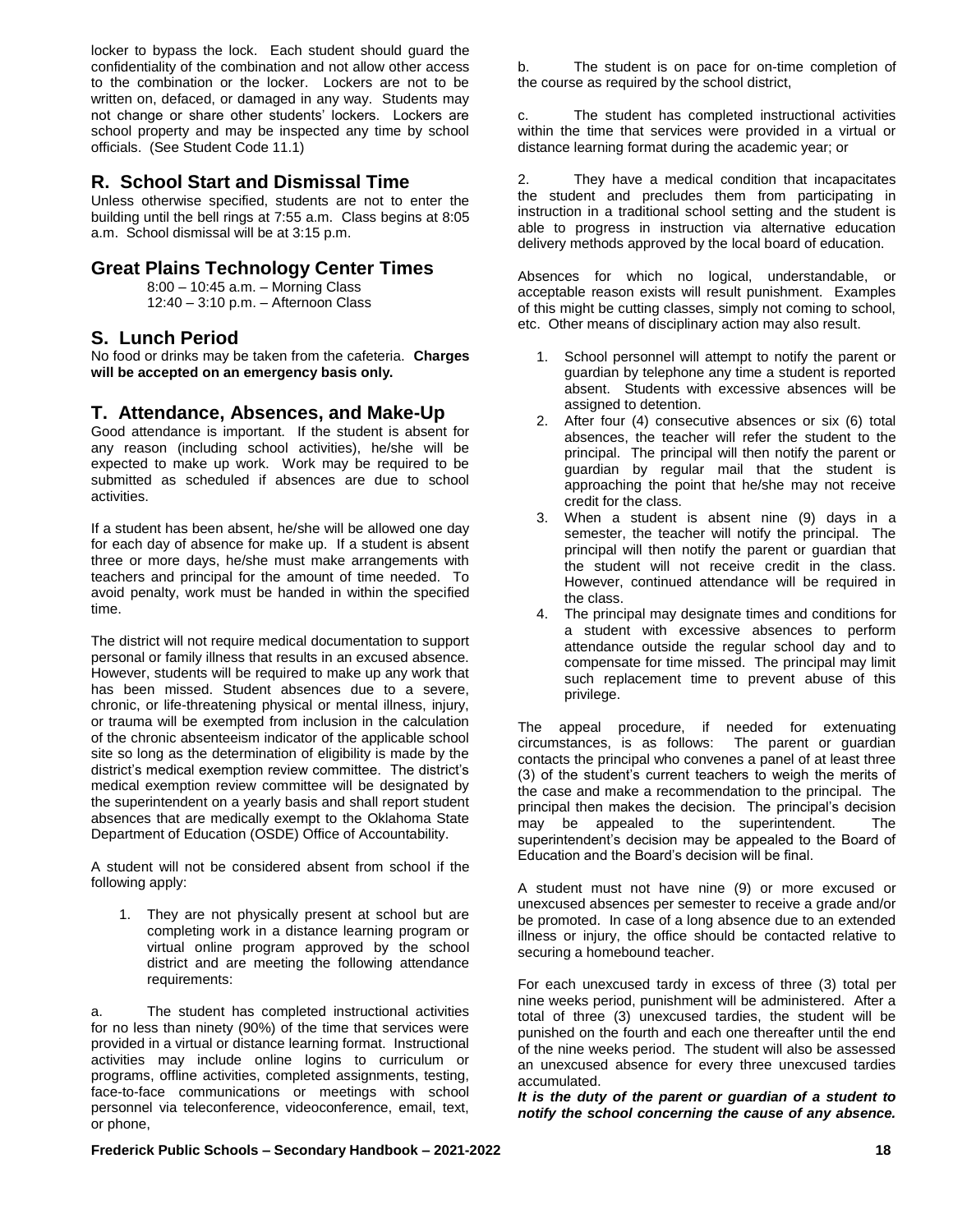*This should be done by 10:00 am on the day the student misses school.*

### **U. Admit Slip**

Students are to secure an admit slip from the principal's office when returning to school after an absence and before going to class.

### **V. Excused Absence**

It is the responsibility of the parent to notify the school by 10:00 AM if a child is to be absent for one of the following reasons.

- 1. Personal or family illnesses—limited to five per semester without a medical note( These 5 are included in the maximum of nine (9) allowed per semester). Any absences over five must be accompanied by a medical professional's note. If there is no note the absence will be unexcused.
- 2. Legal matters, including service on a grand, multi-county grand or petit jury.
- 3. Extenuating circumstances deemed necessary by the principal.
- 4. Observance of holidays required by the student's religious affiliation.

### **W. Absence Without Excuse**

The parent or guardian will be notified if a student is absent without excuse. Disciplinary action may include, but is not limited to:

- **Conference**
- 2. Detention
- 3. Corporal Punishment
- 4. In-school suspension
- 5. Out-of-school suspension
- 6. Legal Action

#### **X. Tardies**

- 1. Excused Tardies Those due to conditions beyond the control of the student as determined by the office staff.
- 2. Each unexcused tardy, in excess of three per nine weeks will result in punishment.
- 3. A tardy of 20 minutes or will be considered an absence.
- 4. Three unexcused tardies will equal one unexcused absence.

#### **Y. Leaving School Campus**

#### *No student is to leave school without permission from the building principal's office.*

**Students should not be visiting with students on other campuses and/or be on or around other campuses during the school day.** This includes before school, lunch, and after school without prior permission from their building principals.

Students are not to congregate or loiter on private property (including the First Baptist/First United Methodist Church parking lot) during the school day, which includes before school, lunch, or after school.

### **Z. Leaving Classrooms**

Students will not leave classes without the teacher's permission. This excuse will be granted only in an emergency situation. Any student in the hallway during class

**Frederick Public Schools – Secondary Handbook – 2021-2022 19**

time must have a pass from the teacher. Students who chronically check out of class early will be subject to the same attendance regulations and actions as those for one being tardy to class. (Refer to X. Tardies)

### **AA. Behavior at Assemblies**

Common courtesy and time limitations demand that all students follow assembly procedures and rules.

- 1. Students will not disturb performers.
- 2. Students will sit in assigned areas
- 3. Once the assembly has begun, students will not be allowed to leave.

### **BB. Bringing Unnecessary Items to School**

Students should not bring to school items that are unnecessary for their classes or school activities. Food and drinks are to be taken into the classroom at the discretion of the principal and teacher. Hats are to be left in vehicles or lockers. They are not to be taken to any classes or worn in the hallway except on special days as approved by the principal. If a cap is necessary for a class, then a cap for that purpose should be left in the student's locker for use in that program.

### **CC. Use of School Telephone and Student Owned Wireless Communication Devices**

Use of the school telephone by a student is limited. A student may use the telephone only with the permission of office personnel. Students are not to receive telephone calls while they are in class unless it is an emergency. No class will be interrupted unless it is absolutely necessary. Students will not leave class for any reason to use the telephone except in the case of an emergency.

Students may possess a wireless telecommunications device on school property or while attending any school-sponsored activity on or off school property if the student's request for such a device has been approved. Wireless telecommunications devices include, but are not limited to, wireless tablets, e-Readers, digital audio players, and cellular telephones. A student may request permission to possess a wireless telecommunications device for medical or other appropriate circumstance by receiving written permission from the student's parent or guardian and the building principal or superintendent's designee. Such permission will be granted for the current school year. Circumstances that will be considered include, but are not limited to:

- 1. Medical emergency;
- 2. The device is attached to an automobile as equipment or an accessory;
- 3. The device is turned off and is unable to receive in-coming communications while in the possession of the student and the student is on school grounds during regular hours of instruction;
- 4. The device is deemed necessary for the student's safety while commuting between home and school or attending a school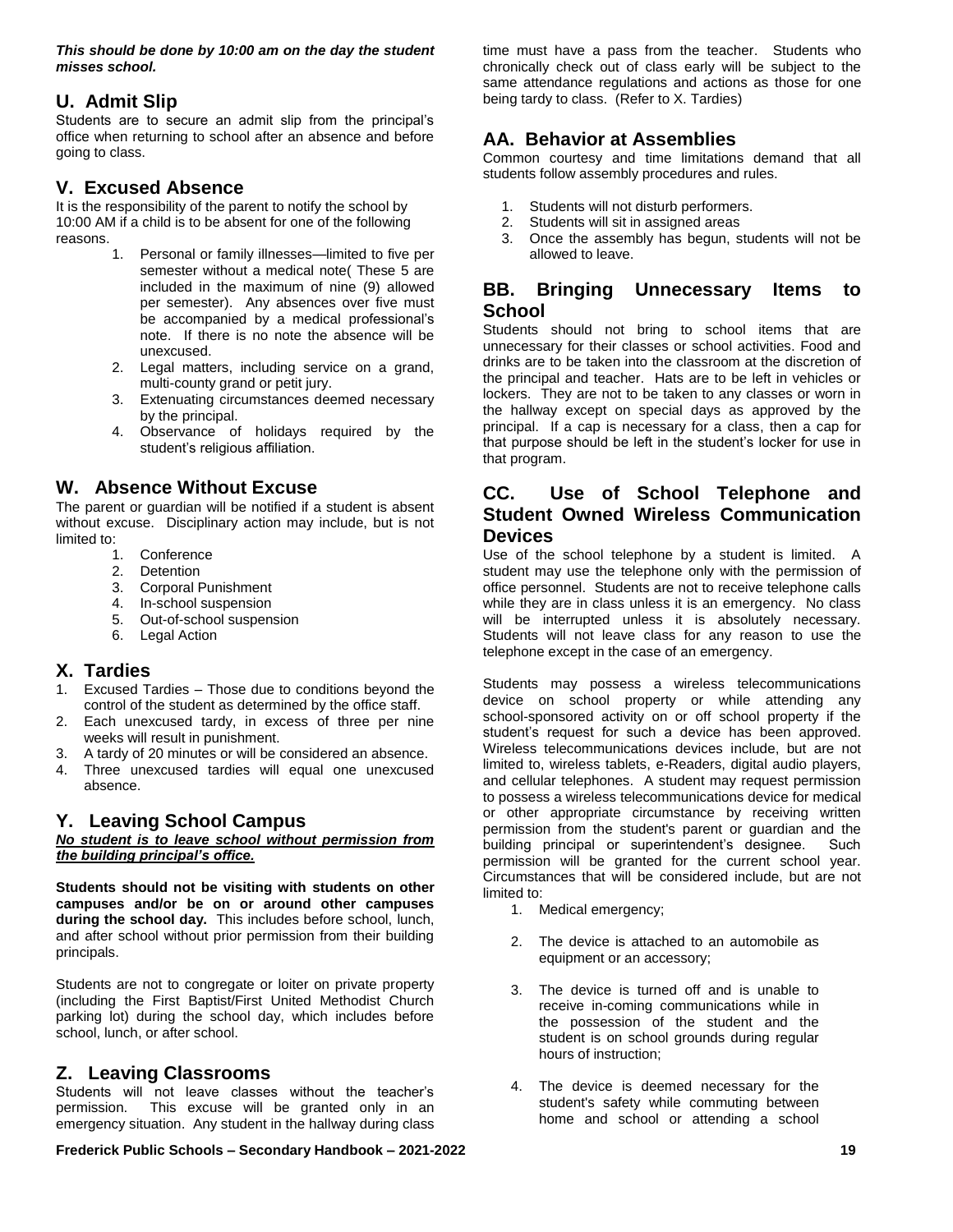sponsored activity (Coaches, sponsors, or administrators will make the determination when, where, and how devices will be used while on a school sponsored activity).

Unauthorized or illegal use of wireless device will be a reason for disciplinary action pursuant to 70 O.S. §24- 101.3. Wireless telecommunications devices will be confiscated if found to be in the possession of students who do not have current authorized permits and/or are using the devices improperly or illegally. These devices will be released only to a parent or legal guardian.

Parents should realize that wireless telecommunication devices could easily be lost or stolen; therefore they should use discretion in allowing students to possess these devices at school. The school will not be responsible for lost or stolen telecommunication devices or unauthorized phone calls or bills resulting from theft or loss. A permission form may be obtained from the principal's office. A parent or guardian and the building principal or superintendent's designee must sign the form. (Policy FNG-R)

### **DD. Damage to Property**

A good citizen respects public property. Each student is expected to represent good citizenship by caring for school property as carefully as he/she would his/her own. Any damage to school property by students will, of course, bring disciplinary action, and the student or parent may be asked to pay the cost of any repair work required.

### **EE. Transportation and Activities**

The driver is in charge of the bus just as a teacher is in charge of the classroom and any problems will be brought to the attention of the building principal.

Use of tobacco or profane language on or off the bus is strictly forbidden.

Students should meet the bus promptly at bus stops; if possible, the driver should be notified in advance when the student will be absent.

For school activities, the participating students must ride school arranged transportation only. If a student participates in the activity, he/she must travel to and from the activity with the group. Release from this will be only to parents and only with prior approval of sponsor and/or the principal.

If sponsors need a bus for an activity trip, it is essential that the sponsor contact the school transportation director a week (if possible) prior to the trip. This will assure bus preparation and driver readiness. Set a time…Be on time…Leave on schedule. Sponsors should also give notice of the activity trip to the principal's office ahead of time. Establish rules and regulations. Remember…the student's actions reflect on the entire Frederick School and community.

The student activities program is an integral part of the comprehensive educational experiences of our students. A list of school activities will be distributed each week. To be placed on the activity calendar, an activity needs to be turned in to the office by the Thursday of the preceding week. Two weeks' notice is needed for activities with students leaving the building. The form for listing students who will be participating in activities requiring class time is available in the office. This must be initiated by the sponsor.

Activity schedules must be cleared through the office. All activities must have a school sponsor in attendance. School-sponsored activities held when school is not in session shall follow the same standards as those held during the school year.

Class meetings may be held during school time. All other organizational meetings are to be scheduled outside school time.

All school organization moneys must be handled through the school sponsor. Outside accounts are illegal. All fund raising must be approved by the Board of Education using forms provided in the office. Activity account ledgers must be properly maintained. When collecting money, receipts must be given at every step and money deposited daily.

Rules and regulations governing the Oklahoma Secondary School Activities Association must be followed for all sponsored activities and organizations.

Any student absent during the day of an activity must have absence accounted for prior to being eligible.

### **FF. Fund-Raising Activities**

Only officially approved clubs and organizations are entitled to have fund-raising activities. All fund-raising activities must be approved by the principal and Board of Education prior to beginning of the fund-raising activity, and must follow procedures of the Frederick Public Schools.

### **GG. Purchases**

- 1. Any items purchased from student activity funds should have an authorized Purchase Requisition completed by a sponsor and signed by the principal before the purchase is made.
- 2. Students are not permitted to sign charge tickets for school activity accounts. To do so without written authorization may result in the student having to pay the bill.
- 3. Statements and tickets must be turned in before payment will be made.

### **HH. Student Dress Code**

Appropriate school clothes are conducive to better school spirit. (See "Student Dress", Student Code 2.2L). The principal has the authority to interpret the student dress code.

If situations arise that are not specifically covered in this code, the administrator in charge will interpret the situation in light of the basic intent of this policy and that ruling will be final until such time that the policy is revised or changed to cover the situation.

The appearance of any student is primarily the responsibility of that individual and his/her parent or guardian. The school expects students to maintain the type of appearance that is not distracting to teachers or to other students to the detriment of the educational process of the school.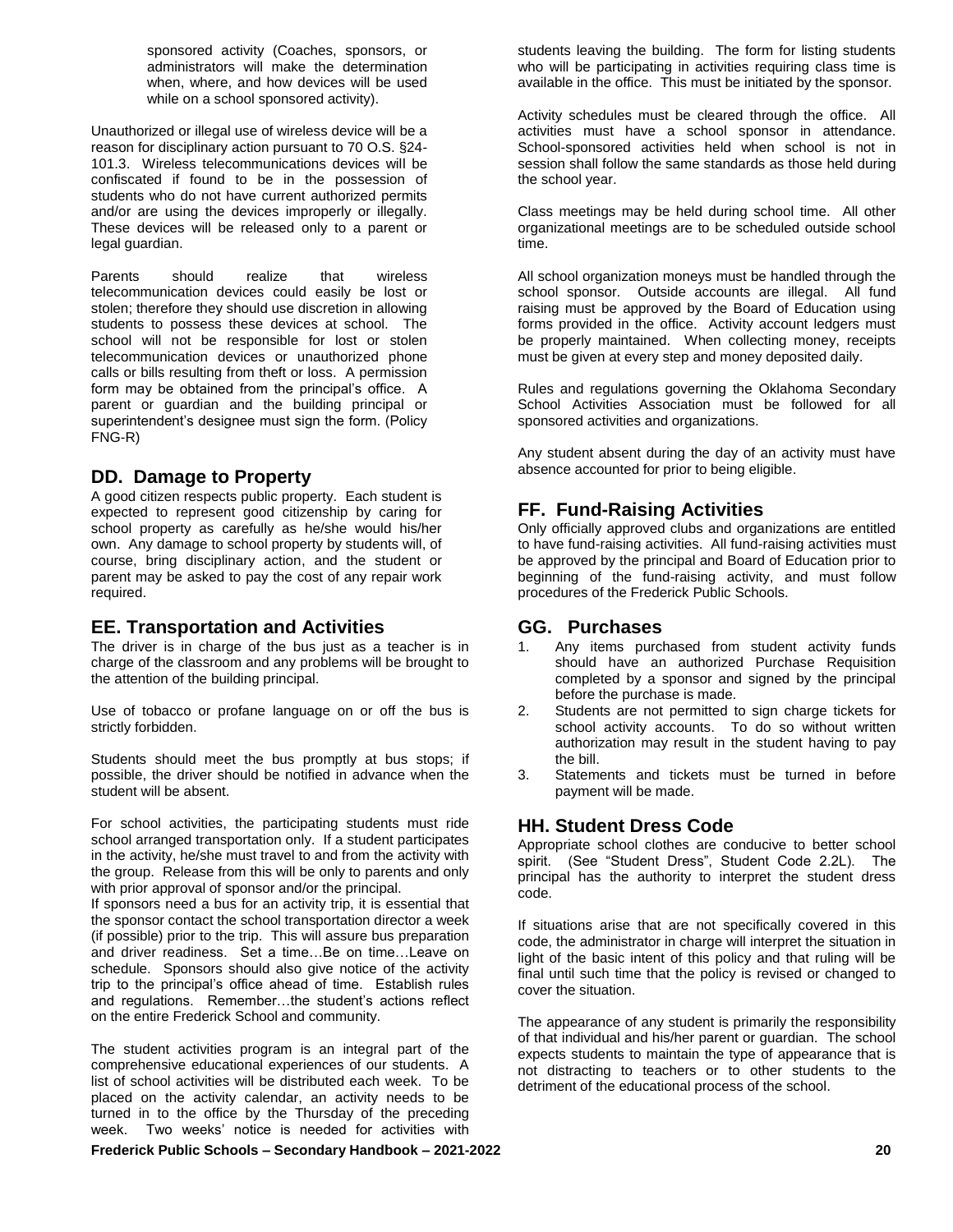### **II. Inclement Weather**

During bad weather, high school students may go to the west hallway if they arrive before time to go to classes. The west hallway will be open at 7:45 a.m.

During bad weather, middle school students may enter the middle school building at 7:45 a.m.

If the student is to leave school during inclement weather, he/she must be picked up by his/her parent or guardian.

### **JJ. Hallways**

Students should change classes in an orderly manner. Loitering in the hall before or after school and morning or noon will not be allowed.

### **KK. Corridor Policy**

Students will observe the following practices in school hallways:

- 1. Keep corridors open to traffic by walking to the right.
- 2. Do not block traffic by standing in groups.
- 3. Pass through corridors quietly
- 4. Be considerate of others in the halls and classrooms.
- 5. Discard trash in the containers provided.
- 6. Keep the school clean by picking up paper from the floors.

### **LL. Visitors to School**

Anyone visiting the school must come to the building principal for permission to contact students or school personnel. Students do not bring visitors to schools.

## **MM. Driving/Parking Privileges**

Only students who possess a valid Oklahoma Driver's License may drive or park vehicles on the school campus. Parking spaces are numbered and are available on a lottery basis during the first week of school. To qualify for a parking space, a xerox copy of the student's driver's license and a copy of insurance verification must be on file in the high school office.

Students and parents should be advised that their car will be subject to search by contraband-sniffing dogs, and that by parking on school premises, he or she is consenting to a search of the entire car, including the interior and trunk. If the student refuses to allow the search of the interior or the trunk, then the student should be advised that it is a mandatory suspension from school and parking privileges will be revoked.

All drivers on the Frederick School grounds will be expected to operate their vehicles in a safe and responsible manner. Drivers will not speed, they will move vehicles in established patterns of traffic flow, and they will park properly in established parking spaces.

Student driving privileges at the school may be suspended by school administrators.

### **NN. Hazing**

State law prohibits hazing by any student organization or any person associated with any organization sanctioned or

**OO. Social Security Number** State law authorizes the State Department of Education to

school or institution.

request the social security number of any student who wishes to enroll in or is enrolled in Frederick Public Schools in order for the Department to administer any provision of the Oklahoma School Testing Program Act or for the collection of data pursuant to the Oklahoma Educational Indicators Program.

authorized by any governing board of any public or private

### **PP. Frederick School Discipline Policy**

The building principal shall be in charge of discipline cases and shall have the authority to discipline students in their area of administrative responsibility for violations of regulations of the school. However, teachers have the right and responsibility to discipline students in their charge.

All cases of discipline requiring corporal punishment must be administered by a principal or designee in the presence of another certified staff member and must not be administered in the presence of other pupils. Such action must be documented and reported to the principal.

### **QQ. Policy for Internet Use**

Frederick Public Schools is supplying teachers and students with modern computer technology that will allow access to the Internet. Frederick Public Schools has selected to provide Internet access to classrooms through Pioneer Long Distance, Inc. (pldi)

The purpose of providing Internet access at Frederick Elementary School is to enhance and expand educational opportunities for students. These opportunities will include educational resources, classroom activities, career development, and limited self-discovery activities.

#### Student Internet Access

- 1. All students will have access to Internet information through their classrooms, the library, or the school computer lab.
- 2. The system is guarded by an elaborate system designed to filter out web sites that are considered inappropriate. Students cannot enter a web site that is guarded by the system. In the unlikely event a student discovers inappropriate material, he or she should report it to the teacher or principal.
- 3. Students will respect the rights of copyrighted material.

#### Unacceptable Uses

#### **The following actions will not be allowed:**

- 1. Students will not post personal information about themselves or others. This includes name, address, telephone numbers, etc.
- 2. Students will not access other computer systems or another person's files.
- 3. Students will not make any attempt to disrupt the system or destroy data or engage in any other illegal act.
- 4. Students will not use language that is considered inappropriate while accessing the Internet.
- 5. Students will not download large files such as computer games.
- 6. Students will not attempt to access web sites which contain material considered inappropriate.
- 7. Students will not change the setup of the school computers – including backgrounds, icons, etc.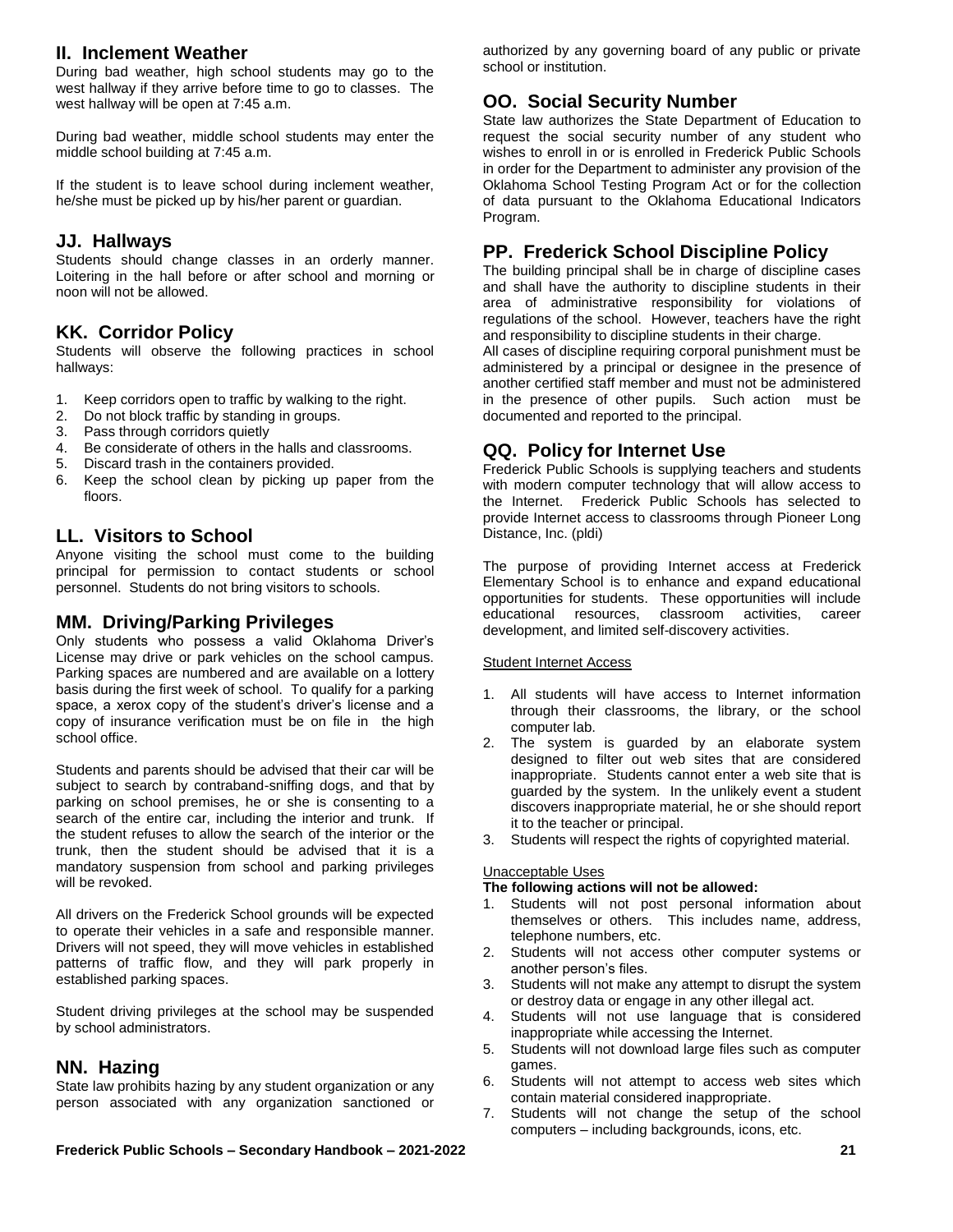- 8. Students will not plagiarize works found on the Internet.
- 9. Students will not be allowed to obtain an e-mail address through the school's technology equipment.
- 10. Students may not offer, provide, or purchase products or services through the Internet.
- 11. Students will not access social networking sites including but not limited to Twitter, Facebook, MySpace, Instagram, SnapChat, and Google+.

#### Personal Responsibility

Students are responsible for their own use of the Internet. Routing monitoring may lead to the discovery that a student has violated the Policy, the Student Handbook, or the law. If so, the violation will be handled in a manner described in the appropriate document. In the event of a violation of this policy, students will be warned once and then suspended from using the Internet for the remainder of the school year.

#### Limitation of Liability

The Frederick School District makes no guarantee that the functions of the services provided by or through the District system will be error-free or without defect. The District will not be responsible for any damage suffered, financial obligations arising through the unauthorized use of the system, or the quality or accuracy of the information obtained through or stored on the system.

#### **RR. Security**

We are committed to keeping our students safe. For this reason, metal detectors are used on a completely random basis in our halls and classrooms. Illegal items will be confiscated and appropriate action taken according to our Student Handbook. Security cameras are also utilized in many areas of the campus, including the parking lot, in order to observe student behavior.

### **SS. Dropouts**

Students who drop out of school will not be allowed to attend school-sponsored activities unless accompanied by a parent or guardian. Students must remain with the parent or guardian while in attendance at the event.

### **TT. Rights Under FERPA**

The Family Educational Rights and Privacy Act (FERPA) affords parents and students over 18 years of age ("eligible students") certain rights with respect to the student's education records. They are:

1. The right to inspect and review the student's education records within 45 days of the day the District receives a request for access.

Parents or eligible students should submit to the school principal (or appropriate school official) a written request that identifies the record(s) they wish to inspect. The principal will make arrangements for access and notify the parent or eligible student of the time and place where the records may be inspected.

2. The right to request the amendment of the student's education records that the parent or eligible student believes are inaccurate or misleading.

Parents or eligible students may ask the District to amend a record that they believe is inaccurate or misleading. They should write the school principal, clearly identify the part of the record they want changed, and specify why it is inaccurate or misleading.

If the District decides not to amend the record as requested by the parent or eligible student, the District will notify the parent or eligible student of the decision and advise them of their right to a hearing regarding the request for amendment. Additional information regarding the hearing procedures will be provided to the parent or eligible student when notified of the right to a hearing.

3. The right to consent to disclosures of personally identifiable information contained in the student's education records, except to the extent that FERPA authorizes disclosure without consent.

One exception which permits disclosure without consent is disclosure to school officials with legitimate educational interests. A school official is a person employed by the District as an administrator, supervisor, instructor, or support staff member (including health or medical staff and law enforcement unit personnel); a person serving on the School Board; a person or company with whom the District has contracted to perform a special task (such as an attorney, auditor, medical consultant, or therapist); or a parent or student serving on an official committee, such as a disciplinary or grievance committee, or assisting another school official in performing his or her tasks.

A school official has a legitimate educational interest if the official needs to review an education record in order to fulfill his or her professional responsibility. Upon request, the District discloses educational records without consent to officials of another school district in which a student seeks or intends to enroll.

4. The right to file a complaint with the U.S. Department of Education concerning alleged failures by the District to comply with the requirements of FERPA. The name and address of the Office that administers FERPA are:

> Family Policy Compliance Office U.S. Department of Education 600 Independence Avenue, SW Washington, D.C. 20202-4605

#### 5. **The right to object to the disclosure of directory information.**

Directory information may be disclosed without prior written consent of a parent or eligible student if the parent or eligible student has not notified the Superintendent in writing at least ten (10) days after receipt of the notification of any or all of the items they refuse to permit the district to designate as directory information regarding the student. In addition, two federal laws require school district to provide to military recruiters, upon request, with three directory information categories – names, addresses and telephone listings – unless parents have advised the school district that they do not want their student's information disclosed without prior written consent. "Directory Information" shall include a student's name, parent's or guardian's name, address, telephone number, date and place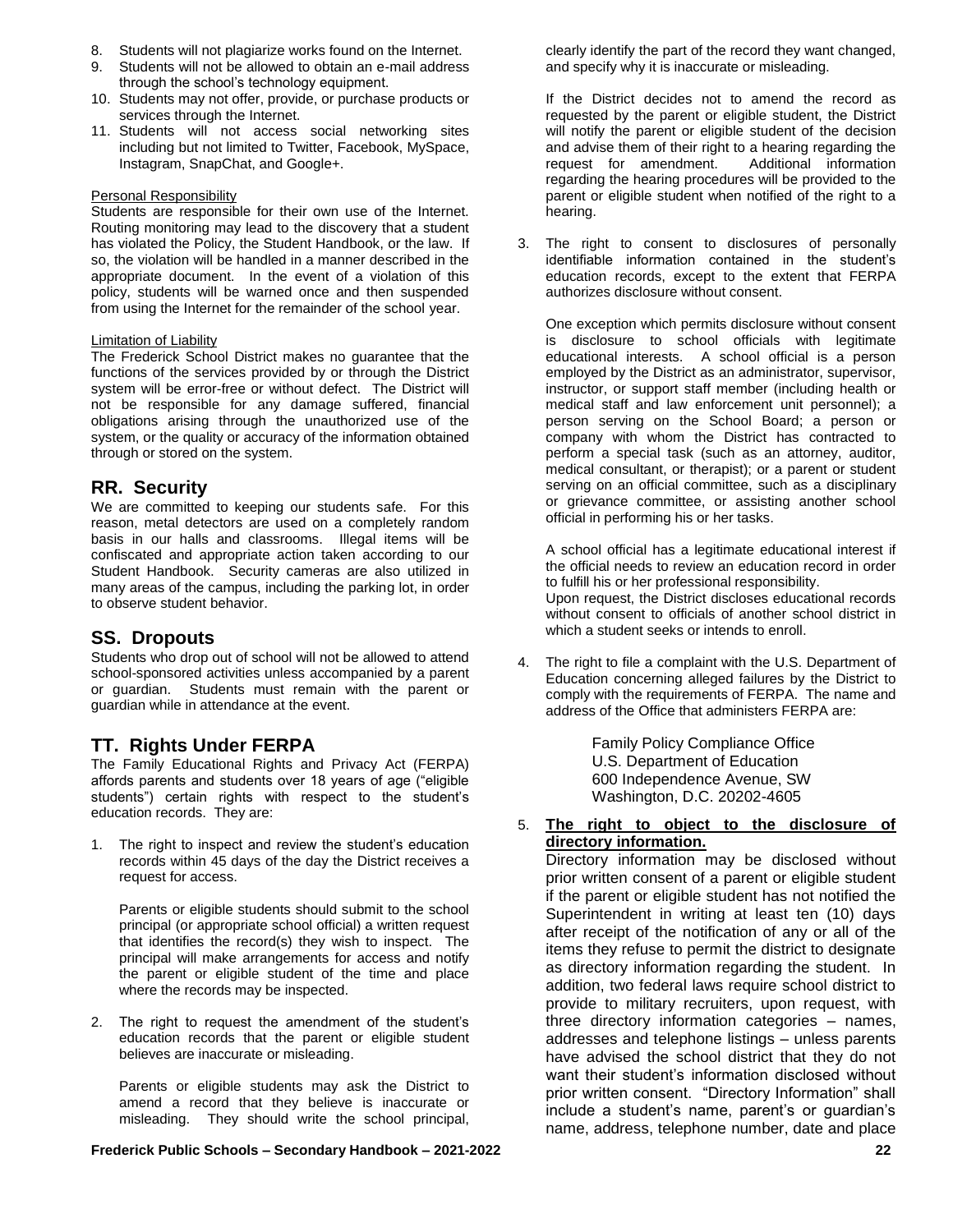of birth, weight and height, courses taken, major field of study, dates of attendance, degrees and awards received, most recent previous school attended, student statements, photographs, audio videotapes which identify the student's participation in and/or achievements gained in enrolled courses or officially recognized activities and sports, including but not limited to participation in distance learning programs and publication on the internet. Any parent or eligible student's objection to release of dicrectory information shall be appropriately designated on the student's educational records.

### **UU. Protection Of Pupil Rights Amendment**

The Protection of Pupil Rights Amendment (PPRA), 20 U.S.C. § 1232h, requires Frederick Schools to notify parents and obtain consent or allow parents to hold their child out of participating in certain school activities. These activities include a student survey, analysis, or evaluation that concerns one or more of the following eight areas ("protected information surveys"):

1. Political affiliations or beliefs of the student or student's parent;

2. Mental or psychological problems of the student or student's family;

3. Sex behavior or attitudes;

4. Illegal, anti-social, self-incriminating, or demeaning behavior;

5. Critical appraisals of others with whom respondents have close family relationships;

6. Legally recognized privileged relationships, such as with lawyers, doctors, or ministers;

7. Religious practices, affiliations, or beliefs of the student or parents; or

8. Income, other than as required by law to determine program eligibility.

This requirement also applies to the collection, disclosure or use of student information for marketing purposes ("marketing surveys"), and certain physical exams and screenings.

# **VV. Nondiscrimination**

The Frederick Board of Education is committed to a policy of nondiscrimination in relation to race, color, religion, sex, age, national origin, lineage, handicap, or veteran status. This policy will prevail in all matters concerning staff, events, students, the public, employment, admissions, financial aid, educational programs and services, facilities access, and individuals, companies and firms with whom the board does business.

The Frederick Board of Education does not discriminate on the basis of race, color, national origin, sex, age, qualified handicap, or veteran status. The District further forbids sexual harassment by any employee or student. Victims of discrimination and/or sexual harassment are encouraged to come forward with such claims. This may be done through the grievance procedure outlined in District's Civil Rights Policy.

### **WW. Parents' Right to Know**

Frederick Public Schools is required by "The No Child Left Behind Act" to notify parents that they have the right to request and receive information about the professional qualifications of their child's classroom teacher(s) and paraprofessional(s). The Right-to-Know applies to all schools receiving Title I funds.

Parents wishing to request the professional qualifications of their child's classroom teacher(s) and paraprofessional(s), must provide a written request to the Superintendent or Superintendent's designee including the child's name, name of teacher(s), school site, and address where the requested information can be forwarded.

# **XX. Parental Involvement**

Frederick Public Schools encourages parental involvement in the educational process. The school and home have a shared goal of promoting success in our children. Our parents will be encouraged to act as advisors, resources persons, and coordinators in the following ways:

- Attend school events and serve as advisors
- Use talents/resources to enhance the instructional programs
- Be school supporters and advocators
- Respond to memos, surveys, and questionnaires expressing ideas and concerns

The administrators will provide a school improvement plan which will include means through which parents can participate in the education of their child(ren).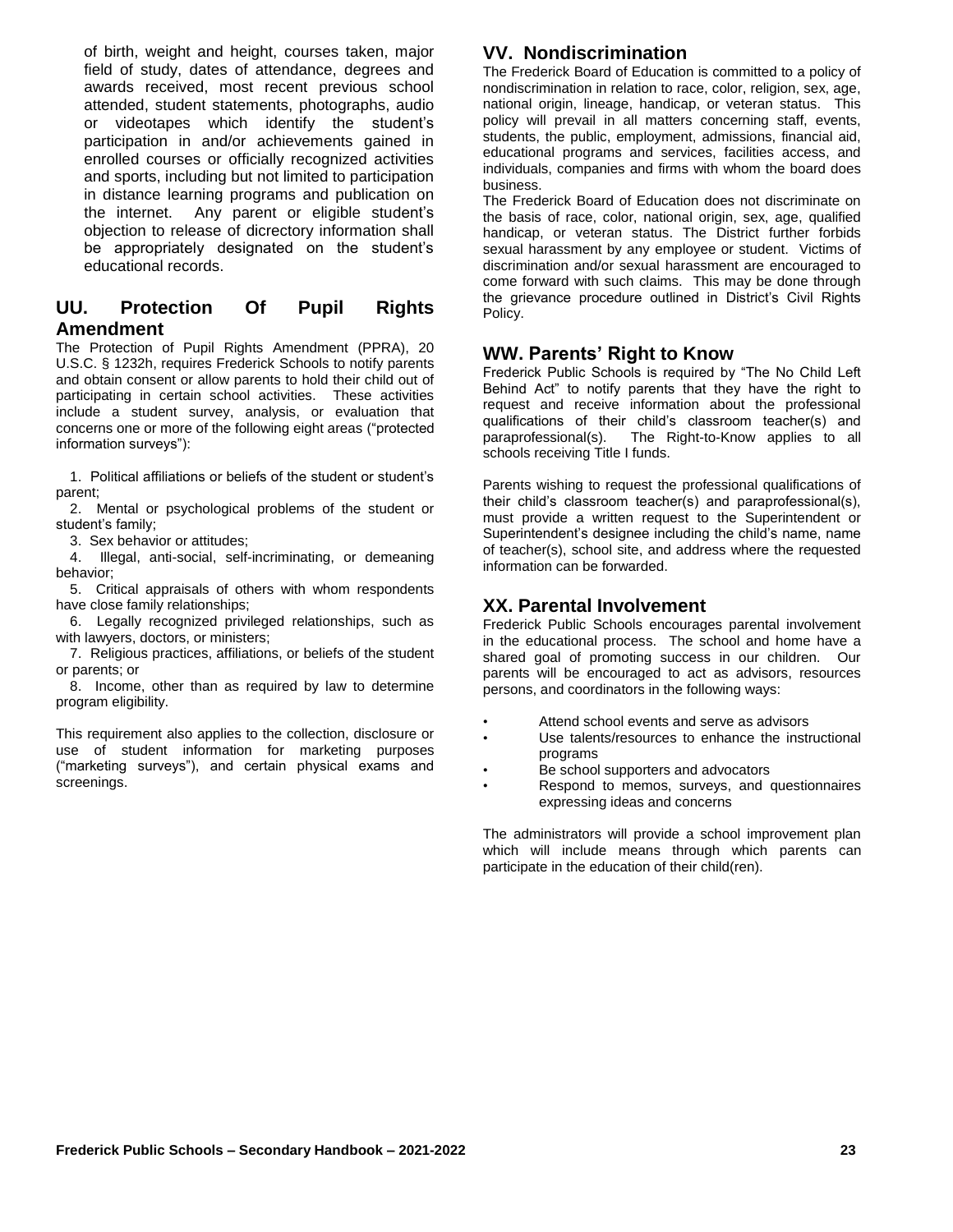# **Frederick Public Schools Student Code of Conduct**

#### *What is a Code of Student Conduct?*

The Frederick Public School District has adopted a Code of Student Conduct. Its purpose is to define the following: Behavior that builds a positive environment of learning.

Specific examples of student misbehavior.

Penalties that will be imposed for student misbehavior.

Provide for district-wide uniformity in dealing with student discipline.

# **When is this Code Enforced?**

#### **The Code of Student Conduct is enforced at the following times:**

- During regular school hours (including from the time the student leaves home until he/she returns home).
- While waiting for the school bus, being transported on the school bus, or leaving the school bus.
- At all school related activities (i.e. athletic events, assemblies, etc.) where school personnel have responsibility for students, while on school property or in school vehicles, or at any event where Frederick Public Schools is represented.

### **1.0Student Records**

**This section of the Student Code represents the district's formal board policies and regulations regarding confidentiality of student information and the annual notification to parents of such policy and is in compliance with 1988 federal regulations issued under the federal Family Educational Rights and Privacy Act of 1974.** 

#### **1.1 Definitions**

#### **a. Student Records**

**Student records shall be defined as any written material, including education and cumulative behavior records, concerning individual students and maintained by the school board or its employees, except personal notes and class assignments kept on file by school personnel solely for their own use and not communicated to any other person.** 

The cumulative behavior records shall be in a form approved by the superintendent and shall only include the nature of the student's violation of the Student Code and the resulting disposition.

All student records, with the exception of personal evaluations submitted in confidentiality before January 1, 1975, shall be available to a student's parent(s) or guardian(s) and to students who are eighteen years of age or older.

School personnel will assist the student, parent(s), or guardian(s) in understanding and interpreting any technical material in the record.

#### **b. FERPA**

#### **c. Eligible Student**

An eligible student is a student who is 18 years of age or older. The statute provides that when the student becomes 18, all rights under the act transfer from the parent to the student. However, the parent of an 18-year-old student who is a dependent under IRS regulations may review the student's records without the prior consent of the student.

#### **d**. **Directory Information**

The term "directory information" includes information that would not generally be considered to be an invasion of the student's privacy if released. In the Frederick Public Schools, directory information consists of the student's name, the parent's name, the home address, date and place of birth, major field of study, participation in officially recognized activities and sports, weight and height of members of athletic teams, dates of school attendance, awards received, distinguished academic performance, and most recent school attended. These items, so classified as directory information by the district, will be released without prior parental consent unless the parent, within 10 days of enrollment each school year, notifies the district in writing of the parent's refusal to let the district designate any or all of such items as directory information for that parent's child.

#### **e. Legitimate Educational Interest**

Legitimate educational interest is considered to be any matter or reason integrally related to academic performance, gradelevel classification, schedule of subjects, attendance, attitude, behavior, health, or safety of a student. A legitimate educational interest is also served when common sense indicates access to the student's educational information is necessary for the health and safety of others.

#### **f. Disclosure**

Disclosure means permitting access or the release, transfer, or other communication of education records of the student, or the personally identifiable information contained therein, orally or in writing, or by any other means to any party.

#### **1.2 Right to Inspect and Review Records**

Parents or eligible students may inspect and review educational records at the office of the principal of the school where enrolled. The principal is the responsible official for records maintained at the school site.

Parents should make a request to the appropriate school officials and present adequate identification in order to inspect and review records.

Parents and eligible students also have the right to inspect any education records maintained by the State Department of Education relating to the student, whether obtained from the school or created by the State Department of Education.

The Federal Family Educational Rights and Privacy Act of 1974, 20 USC 1232g.

#### **1.3 Right to Request Amendment to Records**

Parents or eligible students may request the amendment of the student's education records to ensure that they are not inaccurate, misleading, or otherwise in violation of the student's privacy or other rights. A request to amend the student's records should be made to the building principal or administrator. If the request is not granted, the following appeal procedure is provided: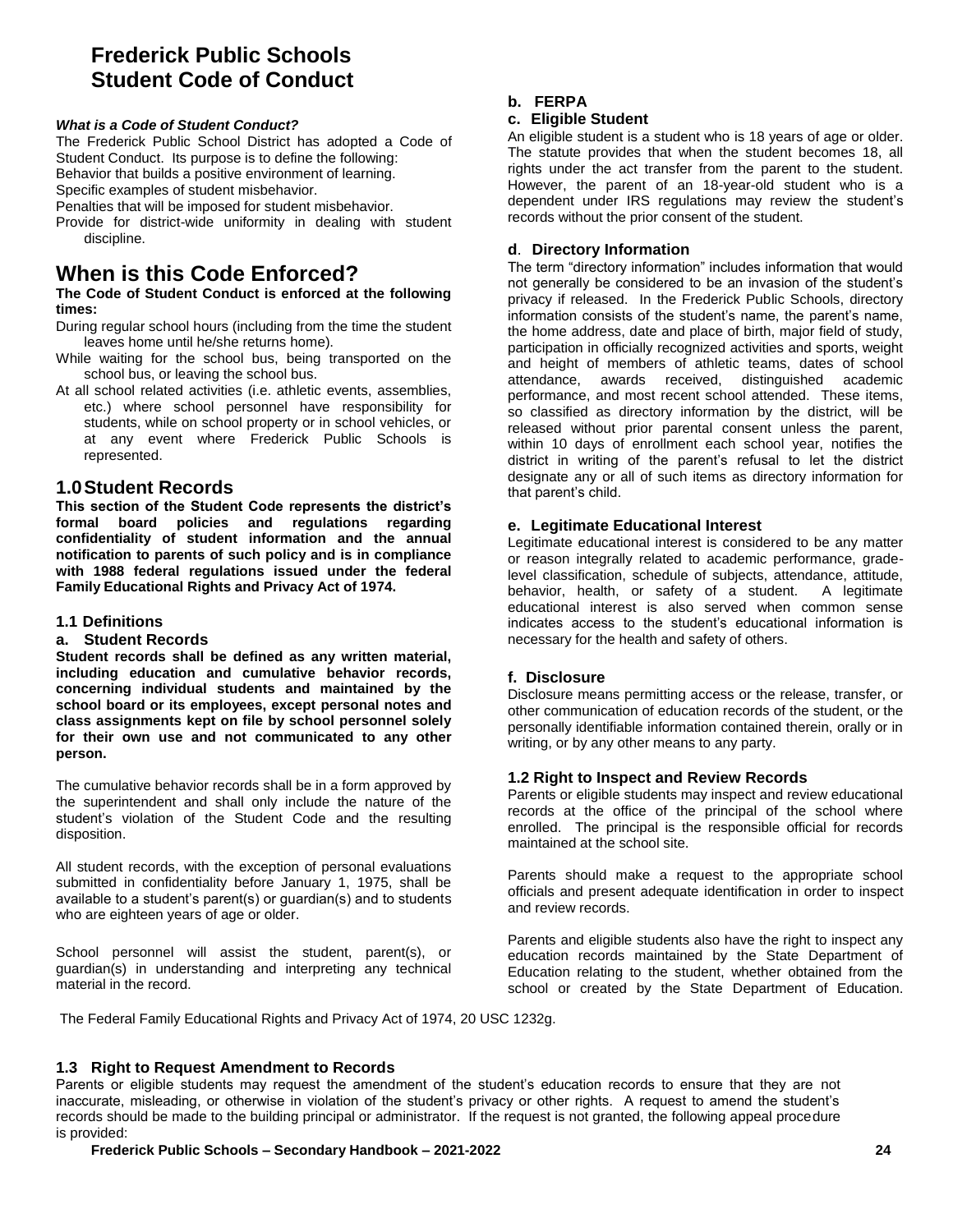- a. The decision of the principal may be appealed to the Superintendent. The hearing will be scheduled and conducted by the Superintendent within a reasonable period of time following receipt of the request for an appeal.
- b. The parents or eligible students will be afforded the opportunity to present evidence relevant to the issues.
- c. The decision will be rendered in writing within a reasonable period of time after the conclusion of the hearing. The decision of the Superintendent will be final.

Parents or adult students (18 or over) will be allowed to submit material to be added to the record. Examples of such material are the results of testing and evaluation, medical or psychological reports, and explanations of unfavorable material appearing in the record.

#### **1.4 Right to Consent to Release Confidential Information**

The parent or eligible student has the right to authorize the release of personally identifiable information contained in the student's education records. Such information will not be released from an educational record without the prior written consent of the parent or eligible student except for those specific situations in which consent is not required by the Act.

The building principal or the principal's representative is authorized to control and release information from individual schools. The parents should contact the principal for the release or review of information.

The request to release educational information should be granted by the school within a reasonable period of time, but in no case more than 45 days after it has been made.

#### **1.5 Right to File Complaint**

The parent or eligible student has a right to file a complaint with the U.S. Department of Education concerning alleged failures by the district to comply with the requirements of the Act and regulations.

#### **1.6 Right to Obtain a Copy of District Policy**

The parent or eligible student has a right to obtain a copy of this policy upon request made to any school official, or a copy may be obtained at the Frederick Board of Education, 817 North  $15<sup>th</sup>$  Street, Frederick, Oklahoma.

#### **1.7 Notification of Right to Confidentiality**

Parents or eligible students are hereby notified of their rights to confidentiality of educational records and their right to file complaints regarding confidentiality. This notification is made through annual distribution of this Student Code to every enrolled student and through the Frederick Public School Internet site a[t www.frederickbombers.net](http://www.frederickps.k12.ok.us/)

Parents and adult students (18 and over) have a right to be provided translation if primary or home language is other than English.

#### **1.8 Fee Schedule for Copies of Records**

The initial copy of education records will be provided without charge. Additional copies will be furnished at the rate of five cents per page.

#### **1.9 When Consent Not Required**

The consent of the parent or eligible student shall not be required when educational information is released under the following circumstances:

- a. School personnel who have a "legitimate educational interest" in a student.
- b. Officials of another school or school system in which the student intends to enroll.
- c. Officials of the U.S. General Accounting Office, HEW, and state departments of education who need specific data to evaluate federal programs or to enforce federal laws.
- d. Anyone to whom the student has applied for financial aid or from whom such aid has been received.
- e. Accrediting institutions.
- f. Testing and research organizations, such as Educational Testing Service, as long as confidentiality is maintained and records are destroyed when no longer needed.
- g. Valid search warrants, court orders, or subpoenas, provided that a reasonable effort is made to notify the parent(s) or eligible student in advance of compliance by the educational institution.

Congress has specified that schools do not need to notify parents or eligible students of the existence of a Federal grand jury subpoena if the court has ordered that the school not disclose to any person the existence or contents of the subpoena.

- h. Statistical data that does not identify any student.
- i. Medical personnel or city, county, state, and federal agencies in an emergency situation when common sense indicates release of the information is necessary for health or safety reasons.
- j. State and local officials who are part of the state juvenile justice system when the disclosure relates to the system's ability to effectively serve, prior to adjudication, the student whose records are being disclosed. The records may not be redisclosed to any other party except as provided under State law.
- k. Information defined in these policies under the category of "Directory Information".

#### **1.10 Record of Disclosures Required**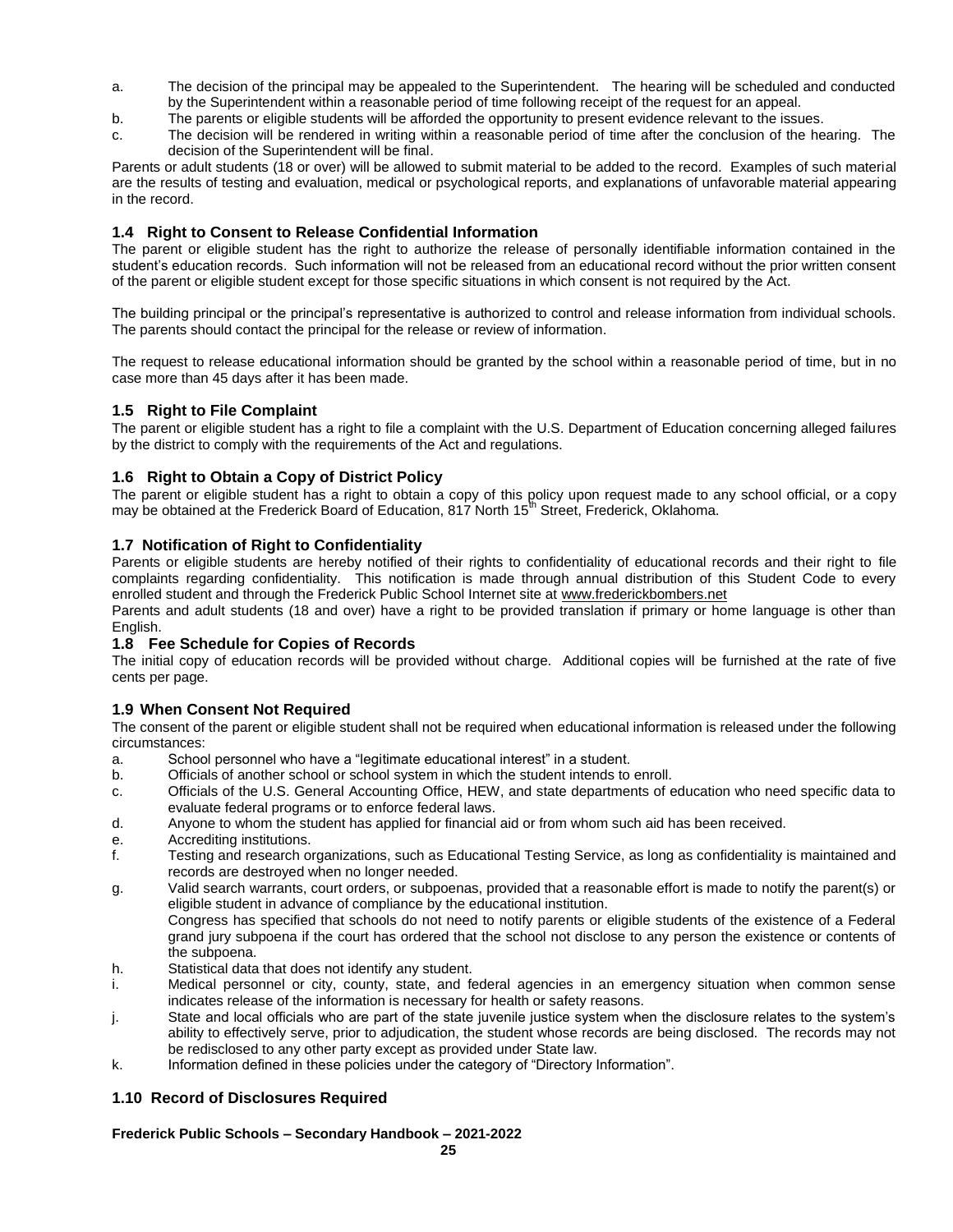Each school or department responsible for educational records shall, for each request for and each disclosure of personally identifiable information from the education records of a student, maintain a record kept with the education records of a student that indicates the following:

- a. Who has requested or obtained personally identifiable information from the education records, and
- b. The legitimate interests these parties had in requesting or obtaining the information.

This record is not required for the following:

- a. Disclosures to a parent or eligible student.
- b. Disclosures pursuant to written consent of a parent or eligible student.
- c. Disclosures to school officials as described in this policy.
- d. Disclosures of directory information described in this policy.

#### **1.11 Custodial Parent and Access to Records**

Divorced parents may have access, regardless of any custody order, except in instances where the custodial parent provides a certified copy of a court order denying the non-custodial parent access to the child's records.

The school district will regard the parent enrolling the child as the custodial parent unless a certified copy of a court order vesting custody in the other parent is supplied.

#### **1.12 Release of Directory Information**

Directory information relating to student participation in officially recognized activities and sports will be released. In addition, directory information consisting of the name, classification, and address of high school students will be released to military recruiters, recruitment personnel of accredited colleges and universities, and appropriate government agencies. The procedures for releasing this information will be as follows:

- a. Information will be released through the principal's office at each school site.
- b. Representatives desiring information must personally request and pick up information.
- c. Representatives must sign a written statement of assurance that the information provided will be strictly confidential.
- d. Any recruiting service, college, or university which is found to have allowed, either directly or indirectly, any other institution, organization, or individual to have access to or to make any use of such information will subsequently be denied permission to obtain this information. Such a determination will be at the sole discretion of the Superintendent.

#### **1.13 Agreement**

In all cases, except for requests from officials of other schools where the student intends to enroll, the agency desiring access to information must sign a form which states the following:

"It is understood that the party to whom these records are transferred will not permit any other party to have access to such information without the written consent of the parent(s) or of students eighteen years of age or older."

#### **1.14 Record Review**

To eliminate obsolete or outdated information, all student records will be reviewed from time to time by school officials. At a minimum, this should be done when the student moves from elementary to middle school, from middle school to high school, and finally, when the student graduates.

#### **2.0Student Behavior**

The board of education is deeply interested in creating an optimum learning atmosphere possible in every school. The board appreciates the cooperative attitude of the vast majority of students. It is important that our school atmosphere allow cooperative students to pursue their education, free from disruption or distractions. Maintaining order necessitates policies and regulations relating to school discipline. The following sections can be found in part but not limited to the FPS board policies and regulations.

It is the intention of the Board of Education that the personal rights of students be respected, while also respecting the rights of all students to receive an education free of disruptive factors.

#### **2.1 Safe and Orderly School Environment**

In order to maintain a safe and orderly school environment, each building principal in conjunction with his or her building staff will develop a disciplinary plan setting forth the building organization for presenting and resolving disciplinary incidents. Key components of the disciplinary plan should include parental and staff in-service training. The disciplinary process should include:

**Frederick Public Schools – Secondary Handbook – 2021-2022 Level I:** Teacher Counselor Assistant Principal Principal Level II: Appeal process, 10 days or less Superintendent and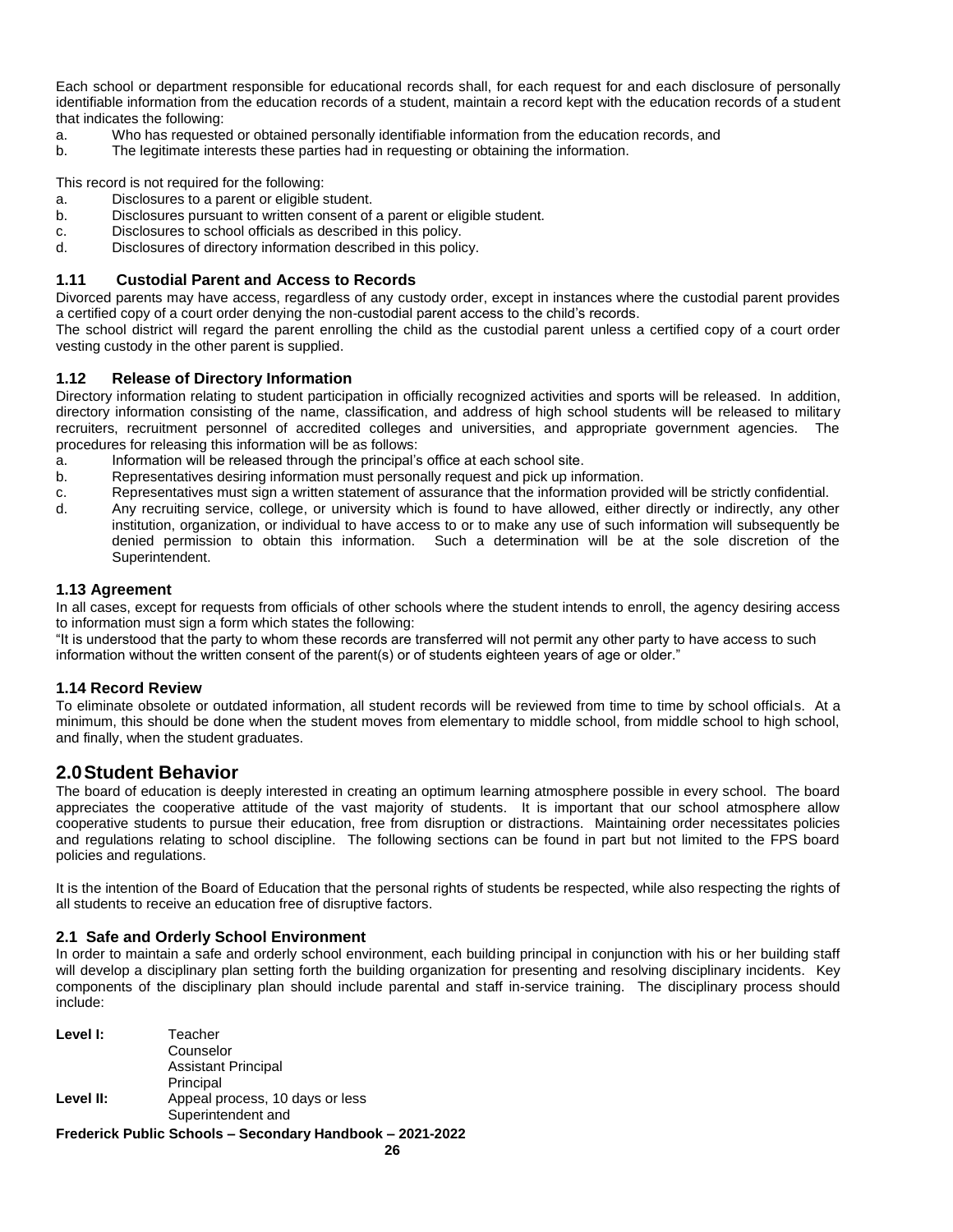|            | Administrative Panel |  |
|------------|----------------------|--|
| Level III: | More than 10 days    |  |
|            | Board of Education   |  |

It is recommended that parents be involved at each level.

#### **2.2 Grounds for Suspension**

The principal shall have the right to suspend any pupil who is guilty of any of the following acts while in attendance at such school or in transit by school transportation or under school supervision to or from school or any school function authorized by the school district or when present on any facility under the control of the school district.

The following are specific examples of unacceptable behavior necessitating optional disciplinary action, including suspension or expulsion from school:

NOTE: This list is not intended to be inclusive of all actions for which punishment is suspension. The guidelines of H.B. 2692 will also apply (see code section 13.0)

- A. Open or persistent defiance of authority, including persistent violation of school rules, regulations, or policies.
- B. Physical or verbal assault upon school personnel or conduct which jeopardizes the safety of others.
- C. Creating or attempting to create a disturbance, or conduct calculated to disrupt the orderly operation or morale of the school.
- D. Unauthorized or excessive absences from class.
- E. Excessive tardies and/or truancy.
- F. Willful disobedience.
- G. Profanity or vulgarity. Clothing, books or any other possession containing any form of immorality, profanity, or obscenity. Vulgar words or gestures.
- H. Disrespect for school property or damage to school property.
- I. Stealing, gambling, extortion, concealing and/or possessing and/or withholding stolen property.
- J. Inappropriate display of affection on campus.<br>K. Student Dress. The board of education encor
- Student Dress. The board of education encourages students to dress conservatively and appropriately during school hours.

The following is a list of violations of this Student Code:

#### **Dress Violations**

- 1. Bare feet
- 2. House shoes
- 3. See-through clothing or attire which reveals the chest or reveals undergarments
- 4. Bare midriffs, halter tops, tank tops or garments resembling tank tops. No spaghetti straps or strapless garments.

**Elementary—**Shirts/blouses should be buttoned to within one button from the top. Shirts/blouses must cover the stomach.

**Middle School / High School**—Shirts should be worn on the inside with the exception of square bottom shirts or shirts that are designed to be worn outside.

5. Inappropriate shorts and/or clothing

**Middle School / High School**—Dresses, skirts, shorts must reach mid-thigh (with arms at sides in a relaxed position, middle fingertips should be touching clothing hem). The bottoms of shirts must not reach below mid thigh (with arms at sides in a relaxed position, middle fingertips should reach the bottom of the shirt). Boxer shorts, wind shorts, tights, and strapless garments will not be permitted.

- 6. Hats, caps, scarves, hairnets, or bandannas worn in classes or school buildings except as permitted on special occasions.
- 7. Any article of clothing that graphically depicts violence, death or other gruesome, macabre, or cruel acts.
- 8. Clothing and/or apparel with advertisements of alcoholic beverages or objectionable slogans.
- 9. Extreme styles that disrupt the educational process of students, including but not limited to non-natural hair color, extreme body piercings, and indecent tattoos.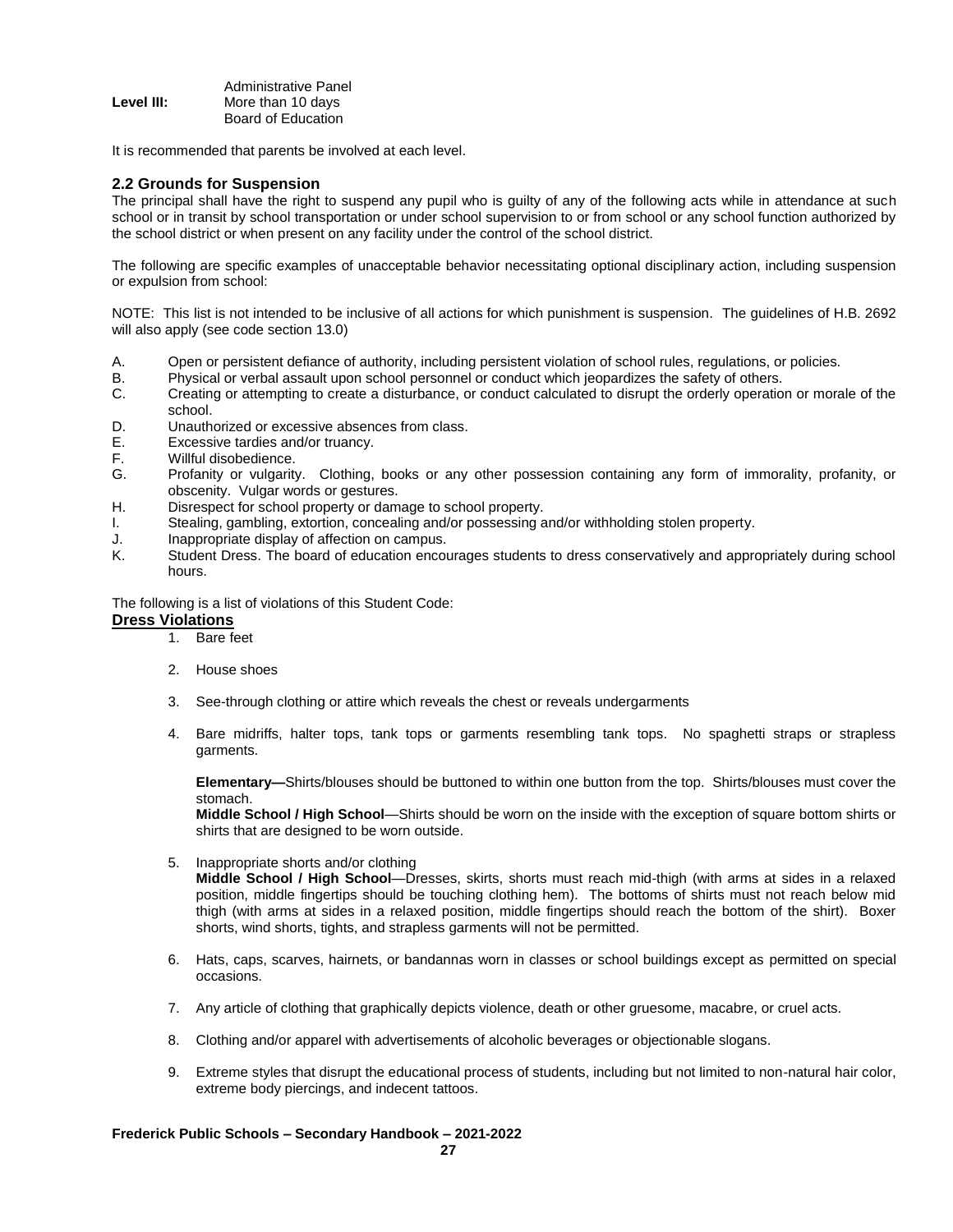- 10. Hair curlers or shower caps (exceptions at the discretion of the principal). Hair should be clean and neatly groomed.
- 11. Combs of any kind other than those that are designed to be worn in the hair.
- 12. Dress violating the school's policy prohibiting gang-related activity (see "Gang-Related Behavior or Incidents", Code Item 2.2.V)
- 13. Chains worn on wallets, keys, etc.
- L. Any violation of federal, state, or local law or ordinance.
- M. Participation in the publication or distribution of any printed material in violation of paragraph 9.0 of the Student Code.
- N. Failure to comply with State of Oklahoma Immunization Law, Title 70, Section 1210.191, as amended June 1976.
- O. Use or possession of tobacco or vapor product on school premises—elementary, middle, and high school.
- P. Fighting and/or assaulting another student.
- Q. Verbal or implied threats or threatening gestures by an individual or group.
- R. Conduct defined in Student Code sections 3.0 and 4.1. It is noted that in most instances the unacceptable behavior in those paragraphs requires expulsion.
- S. Hazing by any group in the Frederick Public School System.

It is the policy of this school district that no student or employee of the district shall participate in or be members of any secret fraternity or secret organization that is in any degree related to the school or to a school activity. No student organization or any person associated with any organization sanctioned or authorized by the board of education shall engage or participate in hazing. Any hazing activity upon which the initiation or admission into or affiliation with an organization sanctioned or authorized by the board of education is conditioned, directly or indirectly, shall be presumed to be a forced activity, even if the student willingly participates in such activity.

This policy is not intended to deprive school district authorities from taking necessary and appropriate disciplinary action toward any student or employee. Students or employees who violate this policy will be subject to disciplinary action which may include expulsion for students and employment termination for employees.

#### **Definitions Pertaining to Hazing**

- 1. For the purposes of this policy, hazing is defined as an activity which recklessly or intentionally endangers the mental health or physical health or safety of a student for the purpose of initiation or admission into or affiliation with any organization sanctioned or authorized by the board of education.
- 2. "Endanger the physical health" shall include, but is not limited to, any brutality of a physical nature, such as whipping; beating; branding; forced calisthenics; exposure to the elements; forced consumption of any food, alcoholic beverage, drug, or controlled dangerous substance; or other forced physical activity which could adversely affect the physical health or safety of the individual.
- 3. "Endanger the mental health" shall include any activity, except those activities authorized by law, which would subject the individual to extreme mental stress, such as prolonged sleep deprivation, forced prolonged exclusion from social contact, forced conduct which could result in extreme embarrassment, or any other forced activity which could adversely affect the mental health or dignity of the individual.
- T. Bullying in any form. It is the policy of this school district that bullying of students by other students, personnel, or the public will not be tolerated. Students are expected to be civil, polite, and fully engaged in the learning process. Students who act inappropriately are not fully engaged in the learning process. This policy is in effect while the students are on school grounds, in school vehicles, at designated bus stops, at school sponsored activities, or at school-sanctioned events and while away from school grounds if the misconduct directly affects the good order, efficient management, and welfare of the school district. Bullying of students by electronic communication is prohibited whether or not such communication originated at school or with school equipment, if the communication is specifically directed at students or school personnel and concerns harassment, intimidation, or bullying at school. The school district is not required to provide educational services in the regular school setting to any student who has been removed from a public school or private school in Oklahoma or another state by administrative or judicial process for an act of using electronic communication with the intent to terrify, intimidate or harass, or threaten to inflict injury or physical harm to faculty or students.

### **Definitions Pertaining to Bullying**

- 1. As used in the School Safety and Bullying Prevention Act, "bullying" means any pattern of harassment, intimidation, threatening behavior, physical acts, verbal or electronic communication directed toward a student or group of students that results in or is reasonably perceived as being done with the intent to cause negative educational or physical results for the targeted individual or group and is communicated in such a way as to disrupt or interfere with the school's educational mission or the education of any student. Such behavior is specifically prohibited.
- 2. Harassment set forth above may include, but is not limited to, the following:
	- A. Verbal, physical, or written harassment or abuse;
	- B. Repeated remarks of a demeaning nature;
	- C. Implied or explicit threats concerning one's grades, achievements, etc.;
	- D. Demeaning jokes, stories, or activities directed at the student;
	- E. Unwelcome physical contact.

#### **Bullying Acts**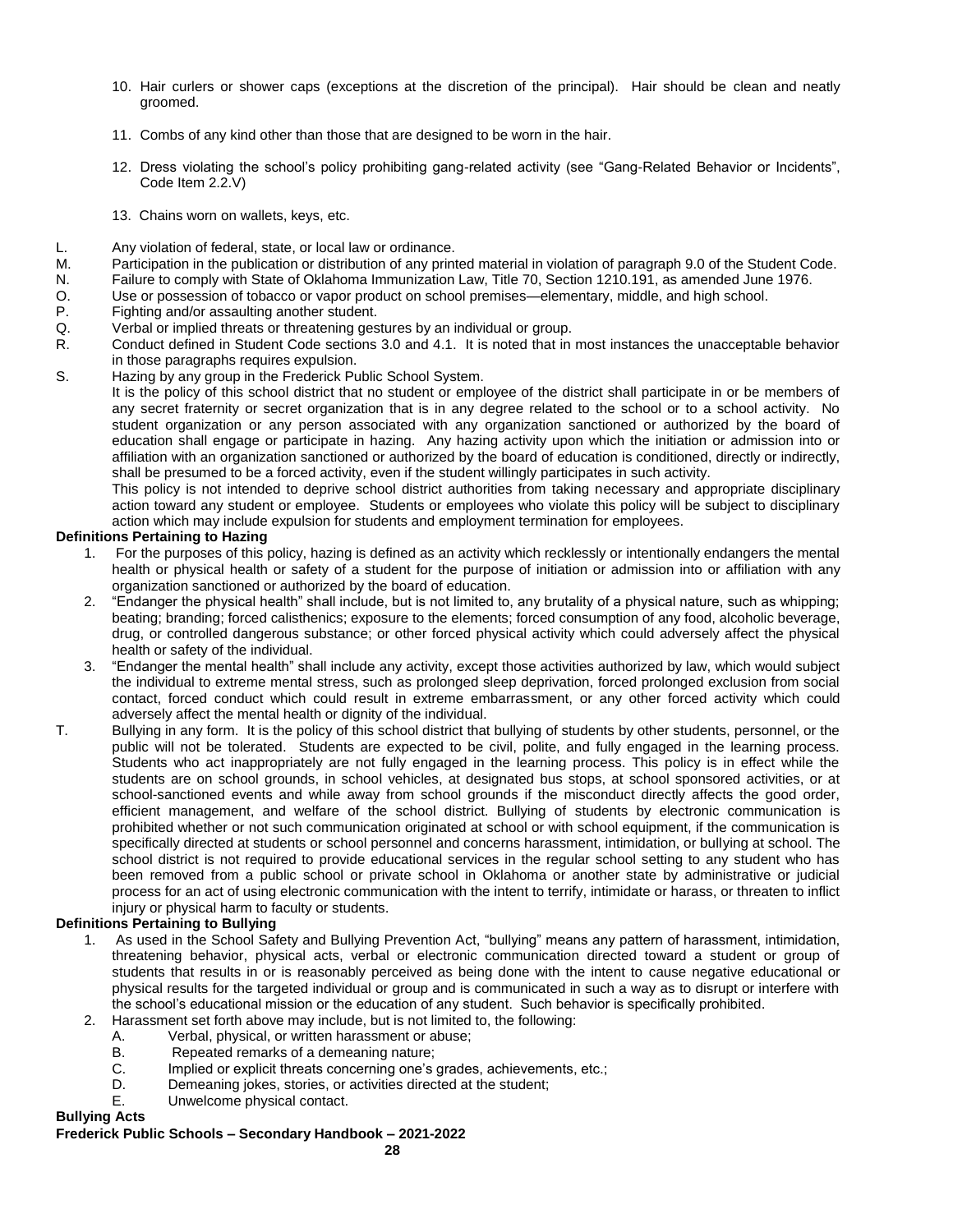Bullying, for purposes of this section of the regulation, includes harassment and intimidation, and vice versa. According to experts in the field, bullying in general is the exploitation of a less powerful person by an individual taking unfair advantage of that person, which is repeated over time, and which inflicts a negative effect on the victim. The seriousness of a bullying act depends on the harm inflicted upon the victim and the frequency of the offensive acts. Power may be, but is not limited to, physical strength, social skill, verbal ability, or other characteristics. Bullying acts by students have been described in several different categories.

- 1. **Physical Bullying** includes harm or threatened harm to another's body or property, including, but not limited to, what would reasonably be foreseen as a serious expression of intent to inflict physical harm or property damage through verbal or written speech or gestures directed at the student-victim, when considering the factual circumstances in which the threat was made and the reaction of the intended victim. Common acts include tripping, hitting, pushing, pinching, pulling hair, kicking, biting, starting fights, daring others to fight, stealing or destroying property, extortion, assaults with a weapon, other violent acts, and homicide.
- 2. **Emotional Bullying** includes the intentional infliction of harm to another's self-esteem, including, but not limited to, insulting or profane remarks, insulting or profane gestures, or harassing and frightening statement, when such events are considered in light of the surrounding facts, the history of the students involved, and age, maturity, and special characteristics of the students.
- 3. **Social Bullying** includes harm to another's group acceptance, including, but not limited to, harm resulting from intentionally gossiping about another student or intentionally spreading negative rumors about another student that results in the victim being excluded from a school activity or student group; the intentional planning and/or implementation of acts or statements that inflict public humiliation upon a student; the intentional undermining of current relationships of the victim-student through the spreading of untrue gossip or rumors designed to humiliate or embarrass the student; the use of gossip, rumors, or humiliating acts designed to deprive the student of awards, recognition, or involvement in school activities; the false or malicious spreading of an untrue statement or statements about another student that exposes the victim to contempt or ridicule or deprives the victim of the confidence and respect of student peers; or the making of false statements to others that the student has committed a crime, or has an infectious, contagious, or loathsome disease, or similar egregious representations.
- Sexual Bullying includes harm to another resulting from, but not limited to, making unwelcome sexual comments about the student; making vulgar, profane, or lewd comments or drawings or graffiti about the victim; directing vulgar, profane, or lewd gestures toward the victim; committing physical acts of a sexual nature at school, including the fondling or touching of private parts of the victim's body; participation in the gossiping or spreading of false rumors about the student's sexual life; written or verbal statements directed at the victim that would reasonably be interpreted as a serious threat to force the victim to commit sexual acts or to sexually assault the victim when considering the factual circumstances in which the threat was made and the reaction of the intended victim; off-campus dating violence by a student that adversely affects the victim's school performance or behavior, attendance, participation in school functions or extracurricular activities, or makes the victim fearful at school of the assaulting bully; or the commission of sexual assault, rape, or homicide. Such conduct may also constitute sexual harassment-also prohibited by Frederick Public Schools.

#### U. **Gang-Related Behavior or Incidents**

The Frederick Board of Education recognizes that the presence of the emerging gang-related behavior and gangrelated incidents in our schools can create an atmosphere of intimidation and harm. The mere presence of such conditions can be disruptive and potentially dangerous. It is, therefore, the policy of the Frederick Board of Education that gangs and gang-related behavior or incidents are prohibited in the Frederick Public Schools.

#### **Definitions of What is Prohibited:**

- 1. Gangs—Any assembly of three or more individuals who gather together on a continuing basis, whose purpose the district reasonably believes is to commit antisocial behavior or to violate school district policy.
- 2. Gang-Related Behavior or Incidents. Any behavior or event, including, but not limited to the following items, which has the effect of disrupting school activities or which fosters, enhances or encourages gang activity in the Frederick Public School.

#### **Descriptions of What is Prohibited:**

- 1. Possession, wearing, use, distribution, or display of any sign, symbol, badge, color, or other item that is evidence of affiliation with, or membership in a gang. Students will not be permitted to wear pants below the waistline (sagging) or wear caps, bandannas, handkerchiefs, shoestrings or any other item associated with gang-related behavior.
- 2. Participation in any act, either verbal or non-verbal, to include gestures, expressions, handshakes, etc. that may indicate an affiliation with, or membership in a gang.
- 3. Participation in any act that may further the interest in gang affiliation or gang membership.
- 4. Participation in any act that may be evidence of intimidation, threats, "pay for protection," or any other behavior of potential violence.
- 5. Participation in the writing, painting, and/or inscribing of gang-related graffiti, to include messages, symbols, or signs on school property.
- 6. To assemble or congregate as a gang or members of a gang for any purpose.

#### **Violation of Policy**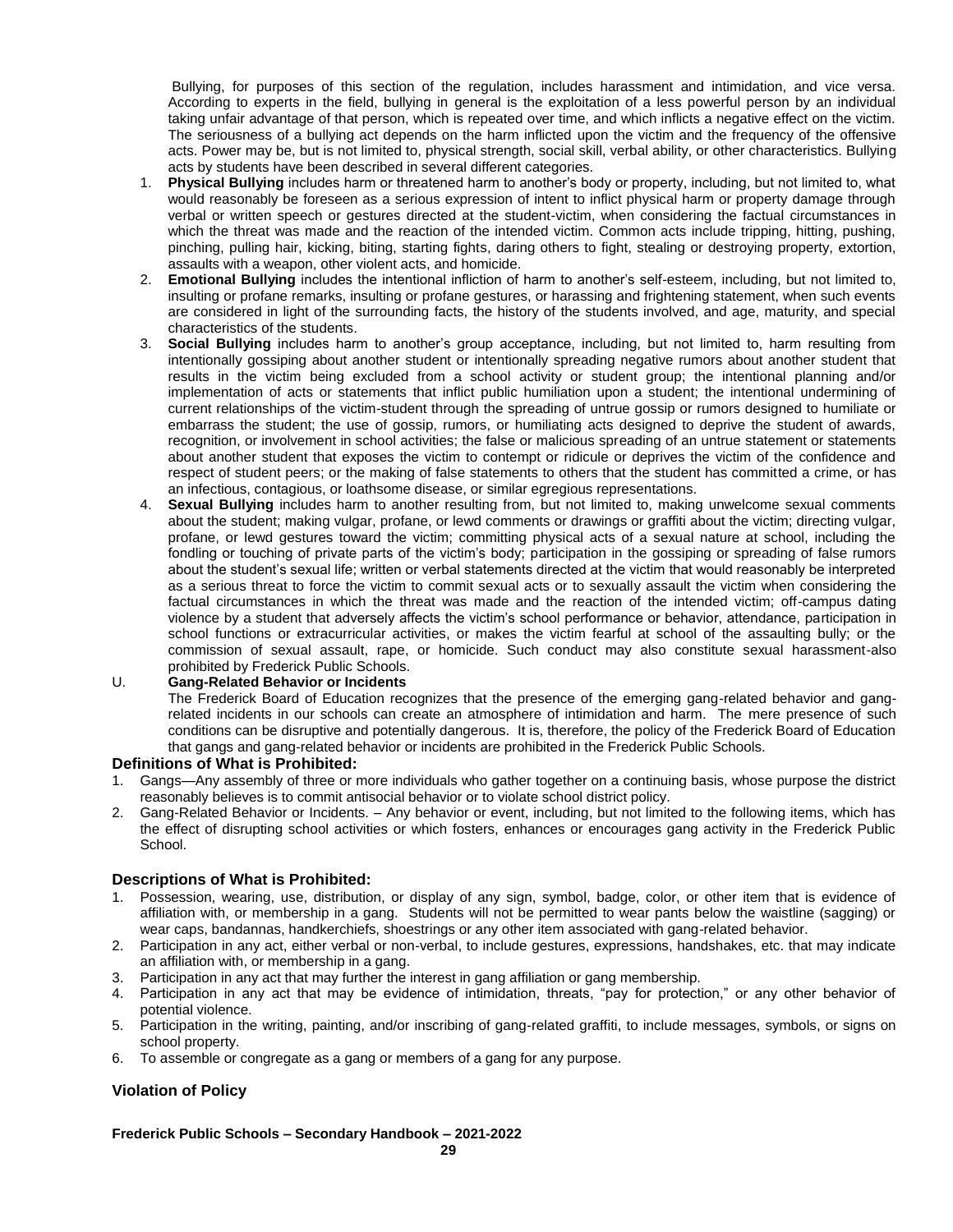Students who violate this section of the Student Code may be suspended or expelled according to provisions of Code Categories 5.0, 6.0, or 7.0, or may be subject to the filing of criminal charges depending upon the severity of the infraction. These acts of unacceptable behavior will not be permitted while students are on or near school premises, riding school buses, attending any school-sponsored activity, in transit to and from school, or attending the Great Plains Area Technology Center (refer to Code Section 10.3).

- **2.2** In addition to the above, a student will be subject to disciplinary action, including suspension or expulsion from school, when charges are filed in any state or federal court accusing the student of a criminal offense involving violence, moral turpitude, or drug-related activity occurring either on or off school premises at any time if it is determined that the filing of such charges causes an adverse effect on the discipline, operation, general welfare, educational environment, or safety of the school.
- **2.3** Students who have been suspended or expelled will not be allowed to ride school buses, to be present at any schoolsponsored activities, or to be on the premises of the Frederick Public Schools.
- **2.4** The following is a list of optional disciplinary actions which school administrators may impose for violations of the Student Code of the Frederick Public Schools. The order in which this list is written is not sequential, but optional, with appropriate disciplinary action to be selected as required by each particular case. School administrators are not limited to a specific discipline action for a particular infraction because the circumstances in which an act is committed may be important in deciding upon the disciplinary action required. Principals may therefore use any disciplinary action appropriate to a specific case.
	- 1. In-school detention (before school, during lunch, after school)
	- 2. Remove from class or group (temporary or permanent)
	- 3. Verbal or documented warning to students
	- 4. Faculty consultation concerning student
	- 5. Contract or action plan
	- 6. Activity suspension
	- 7. Transportation suspension
	- 8. Advise parents
	- 9. Parental conference
	- 10. Confiscation or temporary holding of personal items
	- 11. Probationary period
	- 12. In-school suspension
	- 13. Corporal punishment
	- 14. Financial restitution
	- 15. Refer to other social or educational agencies
	- 16. Suspension
	- 17. Expulsion
	- 18. Involve law enforcement
	- 19. Deny privilege to drive any vehicle on school premises
	- 20. Parent shadowing (a.k.a. Reverse suspension)
	- 21. Saturday School
	- 22. Campus/Site Service Learning
	- 23. Any other disciplinary action deemed appropriate under the circumstances.

### **2.5 Tobacco Use/Possession Policies**

- (1) No tobacco shall be used or possessed by any student on school premises.
- (2) The tobacco use/possession warning shall be given to all students at the start-of-the-year class orientation meetings, at the time of enrollment for new students throughout the school year, and via the PA system periodically during the school year.

When the PA system and/or start-of-year orientation announcements are used, students must be informed that the announcement regarding tobacco use/possession is to serve as their warning and that any violation will cause a penalty. New enrollees must be given the same warning.<br>Offense Penalty

- **Offense** 
	- 1st Suspension from school
	- 2nd Subsequent violations could result in expulsion for the remainder of semester or remainder of the year.

# **3.0Use, Possession, Distribution, Sale of Drugs/Alcohol**

The purpose of this section is to provide a clear and concise message to students, parents, and the school population as a whole, that the use, possession, distribution, sale or being under the influence of alcohol, illegal drugs, or look-alike drugs will not be tolerated in school buildings, on school property, at school-sponsored events, and on school buses. It is reflective of FPS board policies and regulations.

### **3.1 Definitions**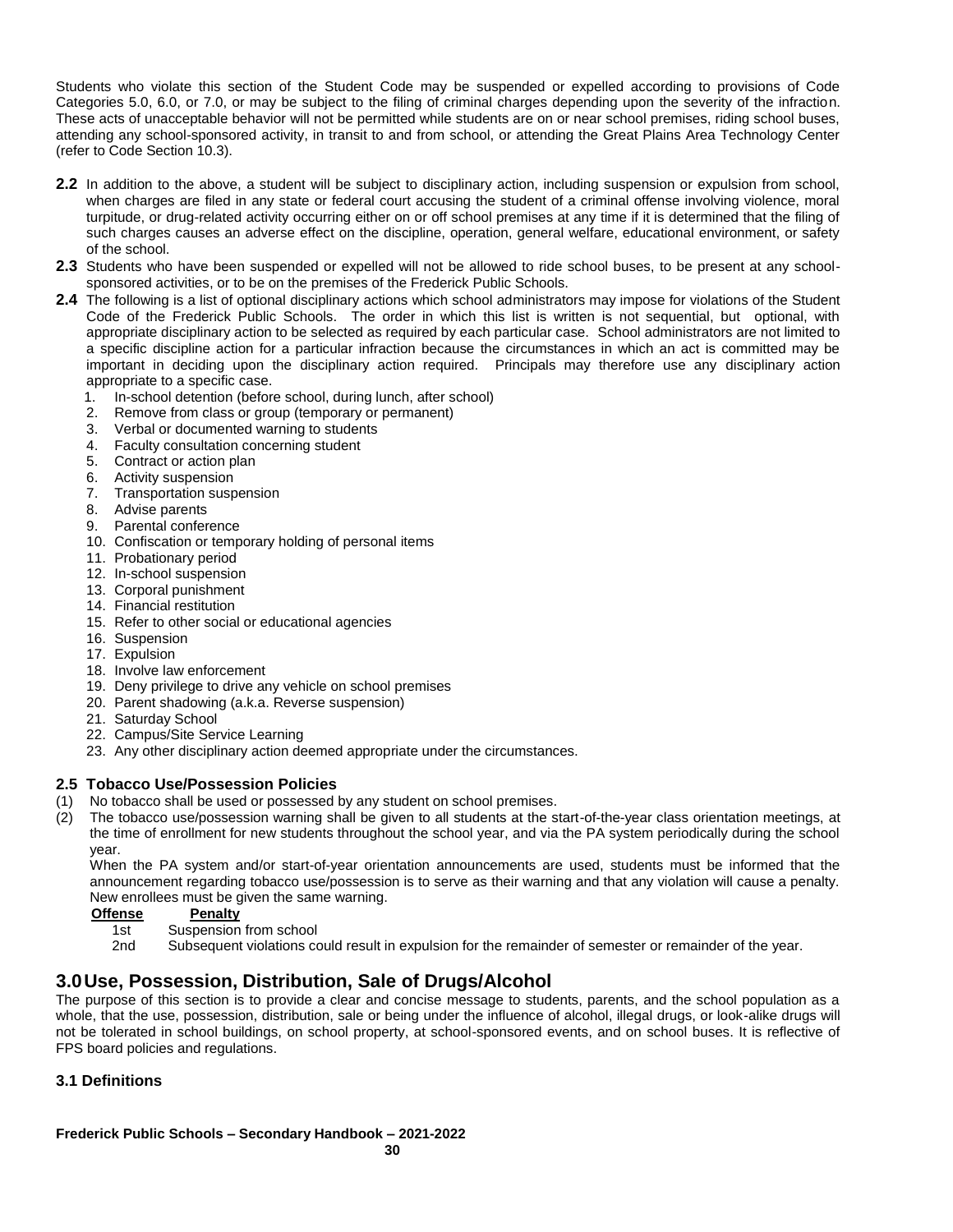a. Alcohol/Drug/Mood-altering Substances - shall include any alcohol or malt beverage, any and all drugs listed under state statute as a controlled substance, a chemical, abused substance or medication for which a prescription is required under the law, and/or any substance which is intended to alter mood.

Examples of the above include, but are not limited to, beer, wine, liquor, wine coolers, marijuana, cocaine, crack, amphetamines, methamphetamines, crank, hashish, PCP, LSD, chemical solvents, glue, look-alike drugs, and any capsules or pills not registered with school personnel and given in accordance with the school district's policy for the administration of medication to students in school.

- b. Drug Paraphernalia—includes any utensil or item that, in the school's judgment, can be associated with the use of drugs, alcohol, or mood altering substances. Examples include but are not limited to roach clips, pipes, bowls, and rolling papers, etc.
- c. Distribution—deliver, sell pass, share, or give any alcohol, drug, or mood-altering substances, as defined by this policy, from one person to another, or aid herein.
- d. Possession—possess or hold without any attempt to distribute any alcohol, drug, or mood-altering substance determined to be illegal or as defined by this policy. School and law enforcement officials will determine if the amount warrants the charge of possession with intent to distribute.
- e. Medical Emergency—a student demonstrates symptoms of possible alcohol/drug overdose which may include incoherence, inability to respond, vomiting, unconsciousness, seizures, etc.
- f. Days—will refer specifically to school days
- g. School Premises—shall include not only actual buildings, facilities, and grounds on the school campus, but shall also include school buses, school bus stops, school parking areas, and any off-campus facility that is being used for a school function. School property additionally includes student travel to and from school or school activities.
- h. Extracurricular Activity—shall include any school-sponsored activity such as sports, band, cheerleading, trips, school clubs, and social activities regardless of the time frame of the activity.

#### **3.2 Disciplinary Procedures for Alcohol and Drug Offenses**

Student distribution, use or possession, or being under the influence of alcoholic beverages, unlawful drugs, controlled substances, hallucinogens/inhalants or items that are purported to be unlawful drugs or controlled substances are those defined as illegal under laws of the Unites States, State of Oklahoma, and the City of Frederick,. Illegal conduct, such as possession, possession with intent to distribute, distribution, and possession of drug paraphernalia, will be reported to the police. When any of the conduct described in this paragraph (3.2) occurs during school time, on school premises, or during school-sponsored activities, district action will be independent of police or court action and could result in suspension, expulsion, denial of privilege to drive any vehicle on school premises, and/or recommendations for outside treatment.

School personnel will immediately notify the appropriate administrator when they reasonably believe a student to be under the influence or in possession of alcohol, unlawful drugs, controlled substances, hallucinogens/inhalants, or drug paraphernalia. Thereupon, the administrator will contact the parents or legal guardian. Circumstances may require the assistance of the law enforcement agencies.

The following disciplinary action will apply, except in exceptional circumstances:

#### **3.3 Use, Possession, Under the Influence, and Possession of Drug Paraphernalia**

Students who use, possess, or are under the influence of alcohol, unlawful drugs, controlled substances, hallucinogens/inhalants or possess drug paraphernalia during school time, on school premises, or during school-sponsored activities will be subject to immediate disciplinary actions.

#### a. **First Offense**

The appropriate administrator will notify the parents/guardians and request an immediate conference. Law enforcement officials will be notified if the student is under the influence of (in the opinion of the administrator) or is in possession of alcohol, illegal substances and/or drug paraphernalia. The administrator may recommend or permit the student to receive urinalysis or blood testing, at student's expense, and provide the results to the school prior to disciplinary actions being imposed. The administrator will not be bound by the results of the urinalysis or blood tests. The student will receive the following disciplinary actions:

The student may be suspended for the rest of the semester or thirty days whichever is longer.

#### **b. Second Offense and Subsequent Offenses**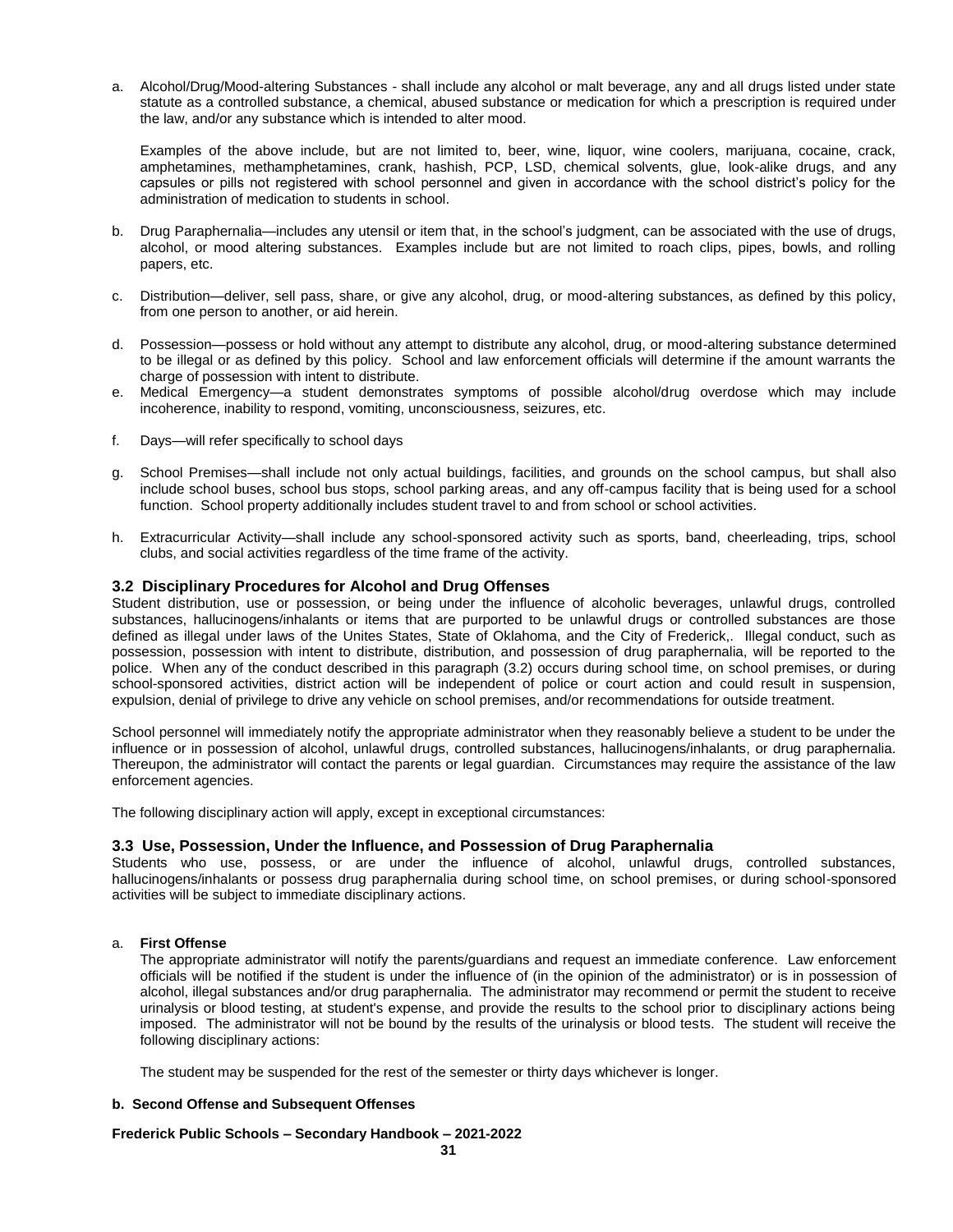- (1) The appropriate administrator will notify parents / guardians and request an immediate conference. Law enforcement officials will be notified if student is in possession of alcohol, illegal substances, and/or drug paraphernalia.
- (2) The student will be expelled for a minimum of the rest of the current semester plus one full semester.
- (3) During any period of expulsion, the students will lose credit for all school work and will forfeit the privilege of participating in or attending any and all extracurricular activities.

#### **3.4 Distribution**

Students who distribute and/or sell alcoholic beverages, unlawful drugs, controlled substances, hallucinogens/ inhalants or items that purport to be any of the foregoing to other students or persons during school time, on school premises, on school buses, or during school-sponsored activities are subject to expulsion and will be referred to law enforcement authorities.

#### **First and Subsequent Offenses**

- (1) The appropriate administrator will notify the parents/guardians and request an immediate conference. Law enforcement officials will be notified immediately.
- (2) The student will be expelled for the remainder of the current semester plus the next full semester. The student and parents/legal guardians will be recommended to seek an assessment and/or treatment at a licensed treatment agency.

#### **3.5 Vehicle Parking, Driving, and Operating Restrictions**

Any student suspended or expelled under the provisions of paragraphs 3.3 or 3.4 of this Student Code shall be prohibited from driving an automobile on property owned or administered by the school for any reason for a period of one (1) calendar year from the date the student returns to school from the suspension or expulsion. This restriction is mandatory.

#### **3.6 Suspected Use of Alcohol or Drugs**

The possible alcohol/drug use of a student is a concern. When a teacher or other staff member thinks that a student is under the influence of alcohol or drugs, the building administrator should be notified and the administrator will take appropriate action. Actions may include notification of parents and counseling session(s) with the school counselor.

### **4.0Possession or Use of Weapons**

The board of education places the utmost value on student safety and compliance with Oklahoma laws and regulations concerning the possession or use of firearms and or dangerous weapons. This section is based on FPS board policies and regulations.

- a. Students who possess or use any firearms or
	- dangerous weapons during school time, on school premises, on school buses, or during school-sponsored activities will be subject to suspension according to school board policies and Oklahoma state statutes.
- b. Students who possess or use any dangerous or annoying device or item that could be used as a weapon or other weapons used for assault during school time, on school premises, on school buses, or during school-sponsored activities will be subject to suspension according to school board policies and Oklahoma state statutes.
- c. All weapons will be turned over to law enforcement agencies.

#### **4.1 Assault on Student(s) or School Personnel**

Students who maliciously injure another person are subject to expulsion and will be referred to law enforcement authorities.

- a. The appropriate administrator will notify the parents / guardians and request an immediate conference. Law enforcement officials will be notified immediately.
- b. The student will be expelled for the remainder of the current semester and up to the next full semester. During the period of expulsion, the student will forfeit the privilege of participating in or attending any and all extracurricular activities.
- c. Upon readmission to school, the student will be placed in a probationary status for one (1) semester, or may be assigned to TAPS or another alternative.

#### **4.2 Fair and Orderly Hearing**

Nothing in this discipline policy shall be construed so as to deny a student the right to fair and orderly hearings, appeals, counsel, and due process in cases which may end in suspension or expulsion. This policy shall be interpreted by principals and their designees in a just manner, given the circumstances of each individual case.

#### **4.3 Conference for Re-entry**

At the conclusion of any suspension or expulsion the building principal or his designee may require the student and his/her parent or legal guardian to have a conference as a condition for re-entry to school.

### **5.0Short-Term Suspension**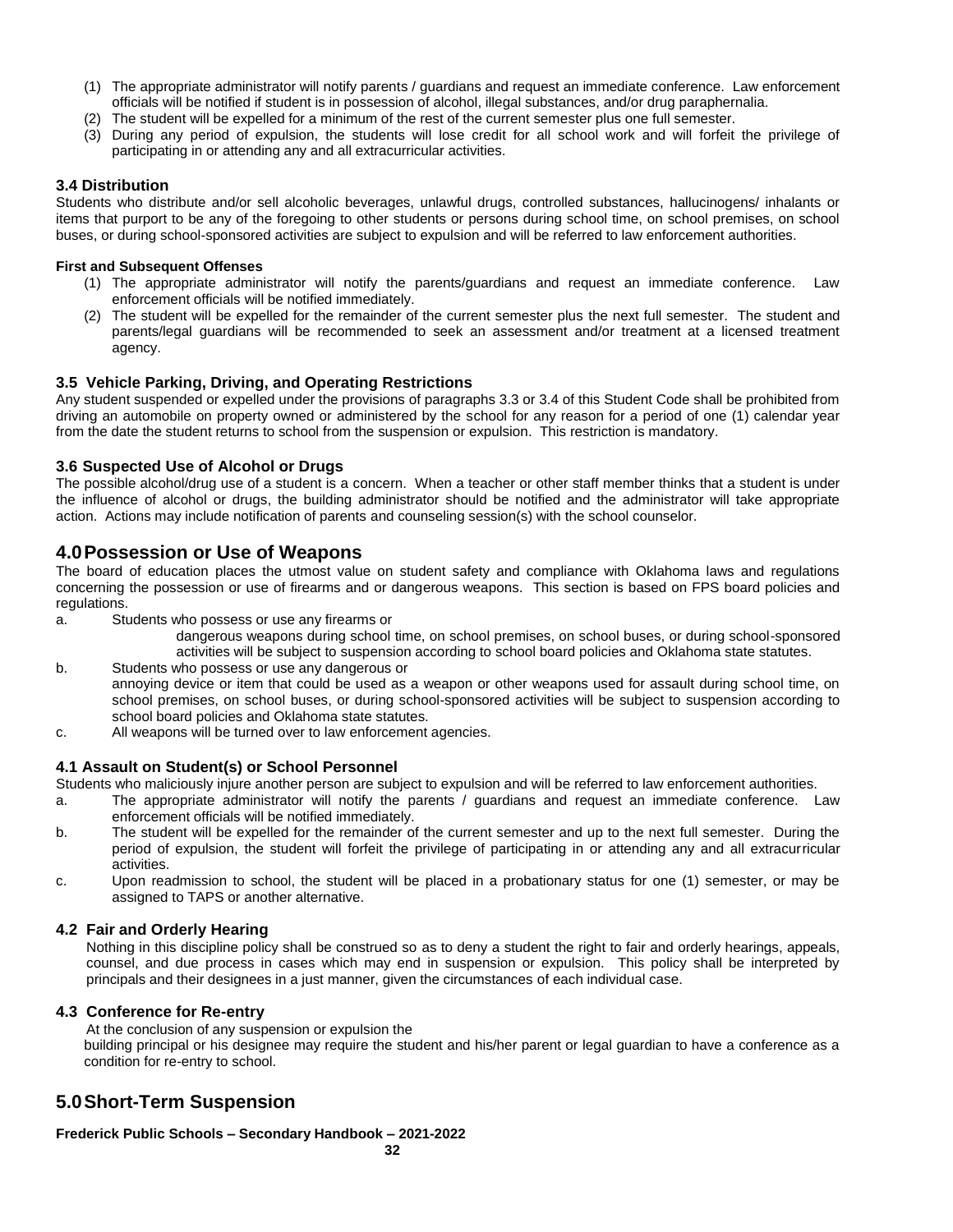A student may be short-term suspended (excluded from classroom instruction) by the principal or the principal's representative for a period not to exceed ten (10) days under the procedure which follows which is based upon FPS board policies and regulations.

#### **5.1 Conference**

When it is brought to the attention of the principal or the principal's representative that a student has allegedly committed certain acts in violation of the Student Code which could justify a short-term suspension, an informal conference will be held between the student and the principal unless the student is an elementary student.

At this conference the student will be informed of the provisions of paragraph 2.2 of the Student Code which the student is accused of violating and will be advised specifically as to the nature and basis of the accusation. In the event the student denies these charges, school authorities will explain the evidence they have and give the student an opportunity to add information or to explain the charges which have been made.

After discussing the charges in detail and considering any explanation furnished by the student, the principal or the principal's representative will determine if the student is guilty of these charges; and if this is so determined, the principal or principal's representative will administer a short-term suspension based upon the severity of the violation for whatever time period is necessary, not to exceed three (3) days. The conference will be conducted in such a way as to assure a fair and impartial decision.

- a. If an elementary student is involved in a disciplinary action, the conference will include the student, at least one parent or legal guardian, and the principal or principal's representative. In the event the parent or guardian cannot attend the conference at school, the principal or principal's representative will conduct a conference call with said parent or guardian and the telephone conference shall be conducted in the same manner as if the parent or guardian were personally present. In the event a suspension is assessed to an elementary student after such a telephone conference, the principal or principal's representative shall make necessary arrangements to transport the student home or to such other place as designated by the parent or guardian.
- b. If a middle school student is suspended, the student will not be released from the school premises until a parent has been contacted by telephone and the specific act(s) for which the temporary suspension was ordered and the length of the suspension explained to the parent. The parent(s) should be invited to discuss the reason(s) for the suspension with school officials.

If at the end of the school day, the parents have not been contacted, then the principal or the principal's representative should mail a notice giving all pertinent information and encouraging the parent(s) to contact the principal to discuss the matter.

- c. If a high school student is suspended, the principal or principal's representative will try to contact the parent(s) by telephone, stating the specific act(s) for which the short-term suspension was ordered and the length of the suspension. The parent(s) should be invited to discuss the reasons for the suspension with school officials. If the parent(s) cannot be contacted by telephone, then the principal, or principal's representative, will mail a notice setting forth the above information and encouraging the parent(s) to discuss the matter with school officials.
- d. If the act(s) in violation of paragraph 2.2 of the Student Code is committed while the student is in attendance at the Great Plains Technology Center and suspension is being considered, the initial informal conference required by paragraph 5.1 of the Student Code will be conducted at the home school.

#### **5.2 A short-term suspension of less than four (4) days may be appealed.**

Short term suspension of four(4) or more days may be appealed to the Superintendent or appeals panel.

#### **5.3 Privacy**

Information about a short-term suspension should not be communicated to anyone not directly involved in the disciplinary proceedings.

#### **5.4 Make up Work**

Students who are suspended from school may, at the discretion of the principal, be allowed to make up work missed under suspension. The homework must be turned in the day the student returns from suspension. All regularly scheduled tests must be made up within the same number of days as the suspension after the student returns. The student will receive no credit for work not made up on this time schedule.

The same procedure will be followed for in-house as out-of-school suspensions.

#### **5.5 Suspension**

A student may be suspended (excluded from classroom instruction) by the principal or the principal's representative for a period of more than three (3) days but not to exceed ten (10) days under the procedures which follows.

#### **5.6 Conference**

When it is brought to the attention of the principal or the principal's representative that a student has allegedly committed certain acts in violation of the Student Code, an informal conference will be held between the student and the principal unless the student is an elementary student or unless not required because of section 6.1.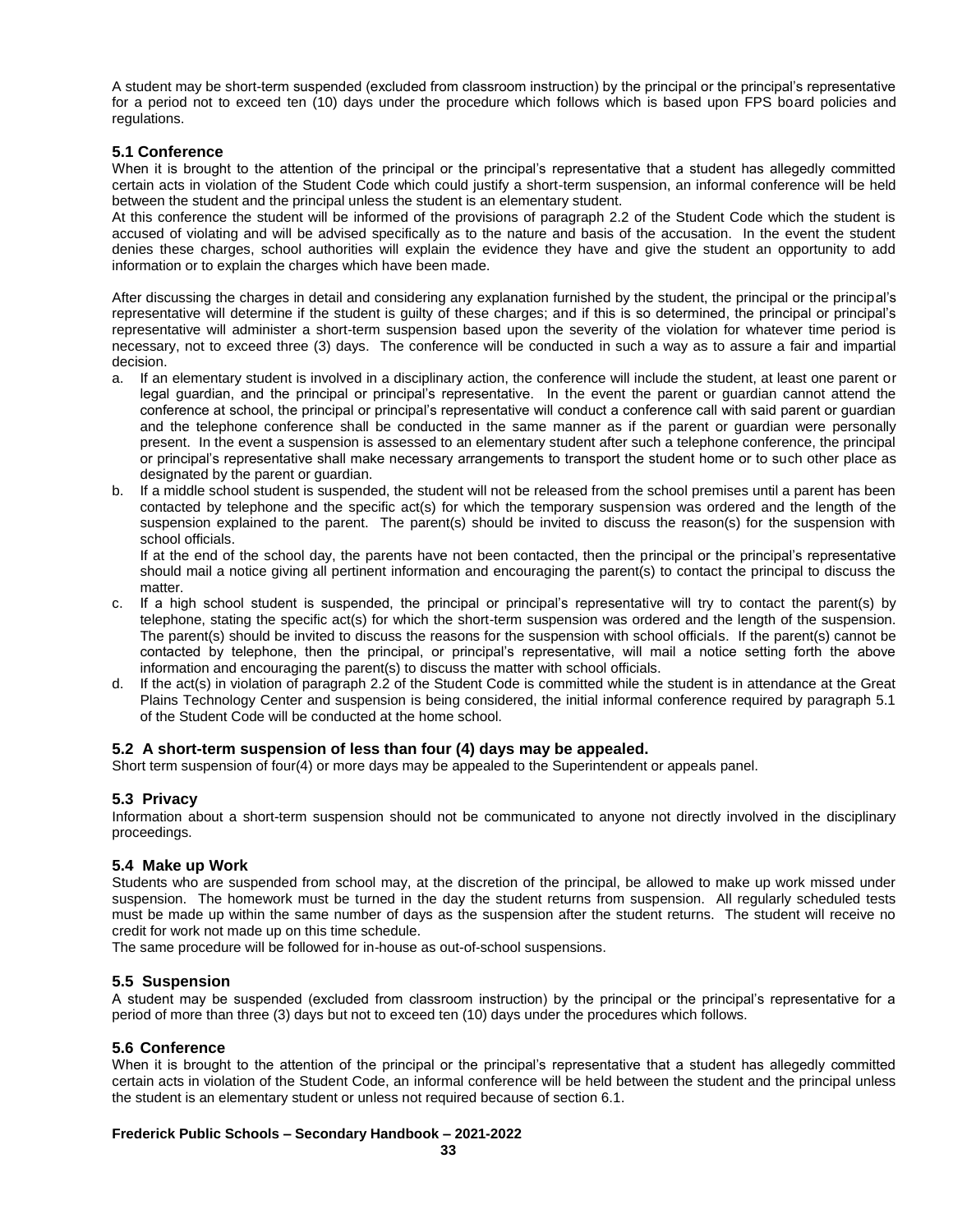At this conference the student will be informed of the provisions of paragraph 2.2 of the Student Code which the student is accused of violating and will be advised specifically as to the nature and basis of the accusation. In the event the student denies these charges, school authorities will explain the evidence they have and give the student an opportunity to add information or to explain the charges which have been made.

After discussing the charges in detail and considering any explanation furnished by the student, the principal or the principal's representative will determine if the student is guilty of these charges, and if this is so determined, the principal or principal's representative will administer a temporary suspension based upon the severity of the violation for whatever time period is necessary, not to exceed ten (10) days. The conference will be conducted in such a way as to assure a fair and impartial decision.

#### a. If an elementary school student is involved in a disciplinary

action, the conference will include the student, at least one parent or legal guardian, and the principal or principal's representative. In the event the parent or guardian cannot attend the conference at school, the principal or principal's representative will conduct a conference telephonically with said parent or guardian and the telephone conference shall be conducted in the same manner as if the parent or guardian were

personally present. In the event a suspension is assessed to an elementary student after such a telephone conference, the principal or principal's representative shall make necessary arrangements to transport the student home or to such other place as designated by the parent or guardian.

b. If a middle school student is suspended, the student will not be released from the school premises until a parent has been contacted by telephone and the specific act(s) for which the temporary suspension was ordered and the length of the suspension explained to the parent. The parent(s) should be invited to discuss the reason(s) for the suspension with school officials.

If at the end of the school day the parents have not been contacted, then the principal or the principal's representative should mail a notice giving all pertinent information and encouraging the parent(s) to contact the principal to discuss the matter

- c. If a high school student is suspended, the principal or principal's representative will try to contact the parent(s) by telephone, stating the specific act(s) for which the suspension was ordered and the length of the suspension. The parent(s) should be invited to discuss the reasons for the suspension with school officials. If the parent(s) cannot be contacted by telephone, then the principal or principal's representative will mail a notice setting forth the above information and encouraging the parent(s) to discuss the matter with school officials.
- d. If the act(s) in violation of paragraph 2.2 of the Student Code is committed while the student is in attendance at the Great Plains Area Vocational Technical School and suspension is being considered, the initial informal conference required by paragraph 5.1 of the Student Code will be conducted at the home school.

#### **5.7 Right to Appeal**

The student will be informed of the right to appeal the decision. The appeal hearing and the procedure to be followed will be as set forth in paragraphs 6.6, 6.7, 6.8, and 6.9. The student will continue to participate in regular classroom instruction, pending the hearing, unless the suspension is for four days or less, and unless school officials feel that the student's attendance could be disruptive or endanger the student, other students, or faculty.

#### **5.8 Privacy**

Information about a suspension should not be communicated to anyone not directly involved in the disciplinary proceedings.

#### **5.9 Make up Work**

Students who are suspended from school may, at the discretion of the principal, be allowed to make up work missed under suspension. The same procedure will be followed for in-house as out-of-school suspensions.

- a. Elementary students may make up work within a time frame determined by the teacher.
- b. Secondary students must turn in all homework the day the student returns from suspension. All regularly scheduled tests must be made up within the same number of days as the suspension after the student returns. The student will receive no credit for work not made up on this time schedule.

#### **5.10 Probationary Status**

Students entering Frederick Schools after completing a suspension may be admitted on a probationary status.

#### **6.0Expulsion**

When a student violates one or more parts of paragraph 2.2, the principal may recommend expulsion (exclusion from regular classroom instruction) for any period exceeding ten (10) days based on FPS board policies and regulations.

**6.1** When expulsion of a student is being considered, the principal should mail a notice of an informal hearing to the parent(s) or guardian(s) of the student. This notice should include

- a. Time and place of the hearing.
- b. Description of the proposed action.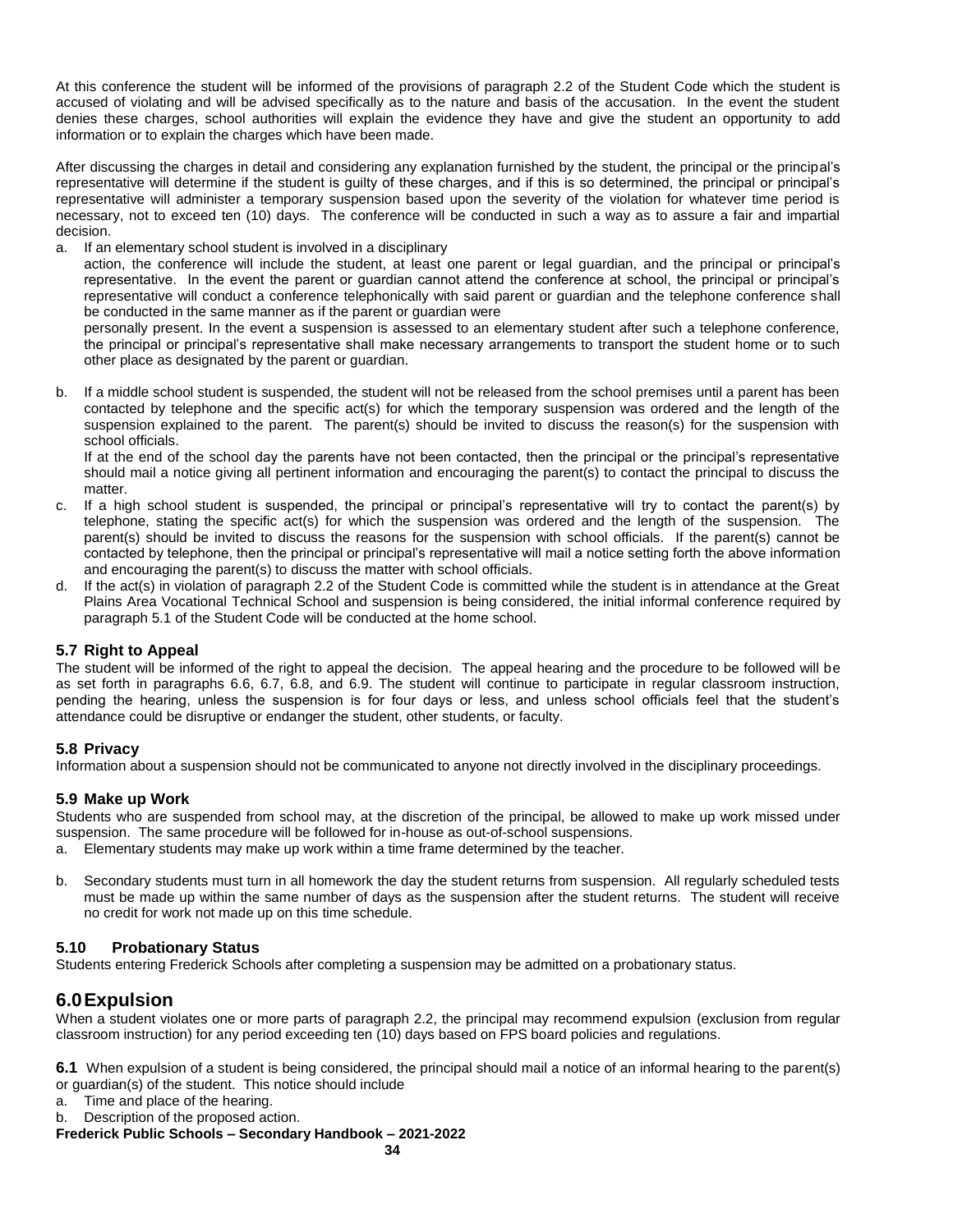c. Description of the school regulation(s) allegedly violated by the student and act(s) allegedly committed by the student.

d. Name of witnesses who will be present.

The informal hearing shall take place no sooner than five (5) days from the date the notice is postmarked unless both parties agree to an earlier hearing. The parent(s) or legal guardian(s) should be encouraged to participate in this hearing. The hearing will be conducted by the building principal.

When a student enrolled at the Great Plains Area Technology Center has allegedly committed certain acts, either while in attendance at the home school or at the Technology Center, in violation of paragraph 2.2 of the Student Code, and expulsion is being considered, the hearing required by paragraph 6.1 will be by a joint committee composed of one representative from the Great Plains Area Technology Center and one from the home school.

The right to appeal is explained in paragraphs 6.6, 6.7, 6.8, and 6.9 of the Student Code. If the alleged violation of the Student Code is such that expulsion is contemplated, the informal conference set forth in paragraph 5.1 is not required.

**6.2** Unless the student is suspended under the provisions of paragraph 7.1 or paragraph 2.2 for three (3) days or less, he/she will continue to participate in regular classroom instruction pending the hearing unless school officials feel that the student's attendance could be disruptive or endanger the student, other students, or faculty.

**6.3** The principal should try to contact the parent(s) of the student by telephone to communicate directly the information in the written notice.

**6.4** A tape recording or verbatim transcript of the hearing will be made.

**6.5** No expulsion will extend beyond the current school semester and the succeeding semester unless it conflicts with a provision of Oklahoma State Law or current school board policy that allows a full year's suspension. (Note: Current Frederick School Board policy allows a full year of suspension for possession of weapons).

**6.6** At the conclusion of the informal hearing, if expulsion is imposed, the student will be informed of the right to request an appeal review of the disciplinary action before an appeal review committee. This should be arranged through Superintendent. This committee will consist of at least three (3) administrators or teachers. The review appeal will be held within two weeks of the date such request is made. The request for an appeal review must be made within three (3) days of the day the student was suspended or expelled.

**6.7** The committee conducting the appeal review will determine if sufficient evidence exists to find that the alleged violation(s) occurred and if the penalty imposed is appropriate for the violation(s). A tape recording or verbatim transcript will be made of any new evidence presented to the committee.

**6.8** If the expulsion is upheld by the committee, the student will be advised of the right to request a hearing before the board of education. This hearing will be scheduled through the superintendent of schools.

The hearing will be held at the next regularly scheduled meeting of the board of education or at a special meeting called for the hearing after written notice of appeal by the student, parent(s), or guardian(s) has been received by the superintendent.

The parent(s) of guardian(s) will be informed of the time and place of the hearing, as well as of the witnesses against the student who will be present. The decision of the board of education will be final.

**6.9** The board of education will determine specifically if sufficient evidence exists to find that the alleged violation(s) occurred and if the penalty imposed was appropriate.

- a. The student and parent(s) or guardian(s) should be present, in addition, the student may have a representative or an attorney attend.
- b. The student, parent(s), guardian(s), or the student's attorney will be allowed to cross-examine witnesses presenting testimony against the student as well as to offer witnesses as evidence in the student's behalf. In the event of the board of education hearing the appeal of a suspension of ten (10) days or less, the testimony of student witnesses, on behalf of both the school and the student, may be presented in written form.
- c. The school will present evidence and witnesses first. The presentation of evidence by the parent(s) student, and their representative will follow.
- 
- d. The decision of the board of education will be based solely upon the evidence presented at the hearing.
- e. Written notice of the decision of the board of education will be mailed to the parent(s) or guardian(s) by certified mail within 24 hours.

**6.10** Students entering Frederick Schools after expulsion will be admitted on a probationary status.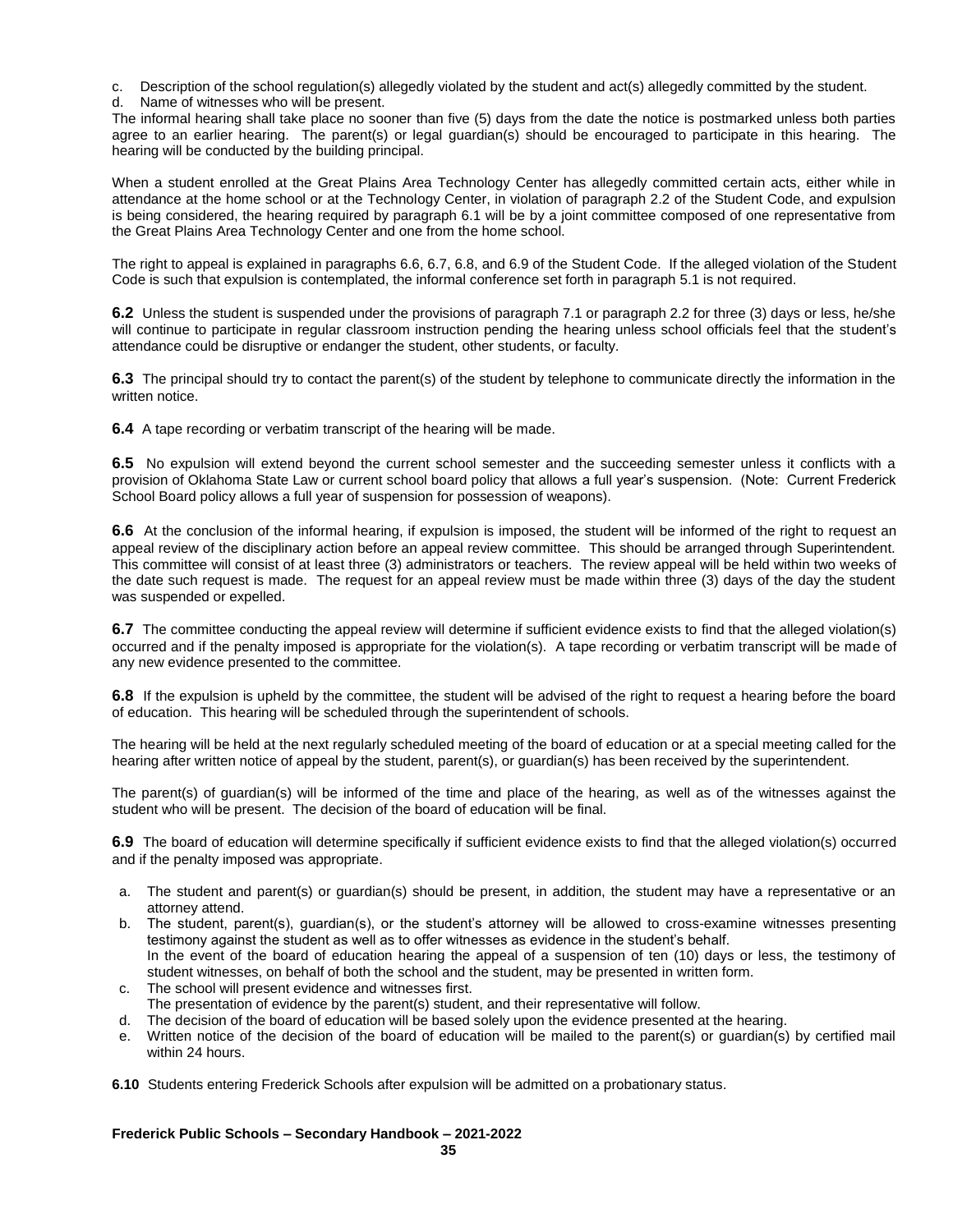# **7.0Emergency Suspension**

**7.1** The building principal or principal's representative may in an emergency according to Title 70, Oklahoma Statutes, Section 24-101 and FPS board policy, suspend a student without a hearing if reasonable cause exists to indicate:

- a. The physical safety of the accused student or of others is endangered.
- b. The school is in the midst of a violent upheaval.
- c. The student is causing substantial interference with the operation of the school.

**7.2** An emergency suspension will terminate when it is determined that the student's presence at school will not result in a situation warranting emergency suspension under paragraph 7.1. This suspension should not exceed three (3) days unless the principal commences the notice and hearing procedure provided in paragraph 6.1 for expulsion, or unless an informal hearing is held for temporary suspension under the provisions of paragraph 5.1.

**7.3** The principal or principal's representative will make a reasonable effort to contact the parents by telephone, stating the act(s) for which the suspension was ordered, and the parents will be invited to discuss the reasons for the suspension. If the parent cannot be contacted by telephone, a written notice should be mailed.

### **8.0 Students' Right to Assemble and Demonstrate**

**8.1** The board of education recognizes the following:

- Students have the right to assemble on school property, subject to the following conditions:
- a. Prior approval must be obtained from the principal at least twenty-four hours prior to the meeting.
- b. The time and place of the meeting will be determined by the principal.
- c. Such meetings will be scheduled before or after school to avoid disrupting the normal operation of the school.

**8.2** Students will have the right to demonstrate peacefully, subject to the following conditions:

- a. Demonstrations must be conducted off school property.
- b. Demonstrations must be conducted before or after school to avoid interfering with the normal operation of the school.
- c. Demonstrations must be conducted so as not to disrupt school academic or activity programs.

### **9.0 Distribution of Printed Material**

**9.1** No printed matter or literature may be distributed on any property of the Frederick Public School System without the prior approval and consent of the school officials authorized by the Frederick Board of Education to make decisions in such matters.

### **10. Trespassing on School Property**

**10.1** All persons who enter the premises of public property without permission are guilty of trespassing. Any damage to school property will be dealt with as provided in applicable city ordinances. It is the policy of the Frederick Board of Education that the superintendent of schools and the principals of all educational facilities within the district will strictly enforce the provisions of Title 70, Oklahoma Statutes, Section 24-131, pertaining to the removal of persons from school buildings and school property when the presence of such persons interferes with the peaceful operation of the school.

#### **10.2 Visitation in Classrooms**

Classroom visitation is encouraged during those times designated for this purpose. Activities are usually planned for American Education Week and other special occasions. Frequent or prolonged visits by a large number of persons, however, can have a disruptive effect upon both the instructional program and the learning environment of the school.

It is requested therefore that all visitors to classrooms register in the school office and state the purpose of their visit. The principal will approve or deny the visit. Controversial matters should first be discussed with the principal and should not be discussed in the classroom where such discussions will detract from the instructional process and have a disruptive effect upon the classroom environment.

If, in the judgment of the school principal, the visitation is inappropriate, the visitor(s) will be asked to leave.

#### **10.3 Offenses Near Schools**

It is unlawful for any person to engage in any of the following acts in or near schools, school grounds, or streets and alleys adjacent to schools.

- a. Loitering by any person not having lawful business in connection with school or its employees.
- b. Any conduct that would disturb the orderly conduct of the school.
- c. Annoying or molesting any student or employee of the school.
- d. Lewd or wanton conduct in, near, or around schools, school grounds, or streets and alleys adjacent to schools.
- e. Moving or parking any vehicle in the vicinity of a school for the purpose of annoying or molesting any student or employee of the school.
- f. Any other act or conduct calculated to, or likely to, annoy or molest any student or employee of such school.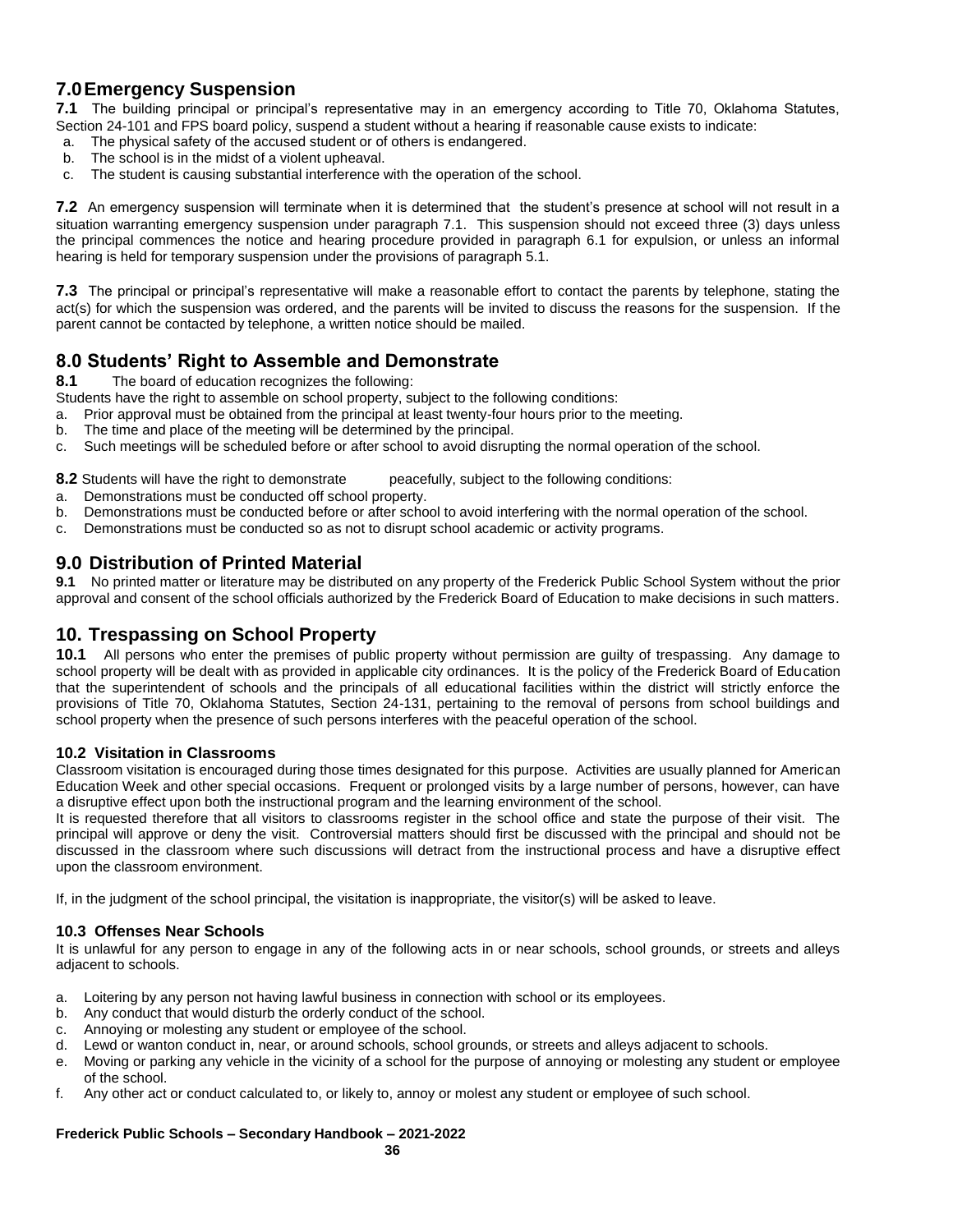### **11.0 Searches**

**11.1** The superintendent, administrator, counselor, teacher, or security personnel of any school operated by the Frederick Public Schools, upon reasonable suspicion, shall have the authority to detain and search or authorize the search of any pupil or property in the possession of the pupil when said pupil is on any school premises, or while in transit under the authority of the school, or while attending any function sponsored or authorized by the school, for dangerous weapons or controlled dangerous substances, intoxicating beverages, non-intoxicating beverages as defined by Section 163.2 of Title 37 of the Oklahoma Statutes, or for missing or stolen property if said property be reasonably suspected to have been taken from a pupil, a school employee, or the school during school activities. The search shall be conducted by a person of the same sex as the person being searched and shall be witnessed by at least one authorized person, said person to be of the same sex, if practicable. Strip searches are specifically prohibited. All searches will be conducted in accordance with FPS board policy and regulation.

The superintendent, administrator, counselor, teacher or security personnel searching or authorizing the search shall have authority to detain the pupil to be searched and to preserve any dangerous weapons or controlled dangerous substances, intoxicating beverages, non-intoxicating beverages, or missing or stolen property that might be in the pupil's possession, including the authority to authorize any other person they deem necessary to restrain such pupil or to preserve any dangerous weapons, controlled dangerous substances, intoxicating beverages, non-intoxicating beverages, or missing or stolen property.

Any pupil found to be in possession of dangerous weapons, controlled dangerous substances, intoxicating beverages, nonintoxicating beverages, or missing or stolen property may be suspended by the superintendent or principal for a period not to exceed the current school semester and the succeeding semester.

Pupils shall not have any reasonable expectation of privacy toward school administrators or teachers in the contents of a school locker, desk, e-mail account, electronic storage or other school property. School personnel shall have access to school lockers, desks, e-mail accounts, electronic storage, and other school property in order to properly supervise the welfare of pupils. School lockers, desks, and other areas of school facilities may be opened and examined by school officials at any time, and no reason shall be necessary for such search.

If a pupil flees pending a search or destroys any property in the pupil's possession prior to or after the search, this will be considered a serious violation of the Student Code, and punishment shall be a minimum of ten (10) day suspension.

Canine inspections of school property or property in the possession of the pupil, including automobiles, may be periodically conducted, and no reason shall be necessary for such inspections.

Students and parents should be advised that student vehicles will be subject to search by contraband-sniffing dogs, and that by parking on school premises, he or she is consenting to a search of the entire car, including the interior and trunk. If the student refuses to allow the search of the interior or the trunk, then the student should be advised that it is a mandatory suspension from school and parking privileges will be revoked.

### **12.0 Vandalism**

The Frederick Board of Education will prosecute to the full extent of the law any individual who willfully destroys, mutilates, or disfigures public school property of any kind. State law makes parents responsible for the willful destruction of property by their children.

### **13.0 Driver's License / Alternative Education**

**13.1** Oklahoma law mandates the following provisions relating to driver's license and school attendance:

- a. Requires the Department of Public Safety to deny a driver's license to any person under age 18 who is not attending school or has not completed high school. However, a person under 18 may receive a license if he or she is working 24 hours a week or more and shows proper verification.
- b. Requires school district attendance officers to notify the Department of Public Safety when a child under 18 withdraws from school through an enrollment status form, unless the student is withdrawn due to circumstances beyond his control, a lawful excuse, transfer to another school or home schooled as confirmed in writing from the parent or guardian.
- c. Modifies student suspension statutes for nonviolent offenses. States that any pupil who is suspended out-of-school for a nonviolent offense shall be placed in a supervised, structured environment in either a home-based school work assignment setting or another appropriate setting as prescribed in a plan by the school administration that provides education to and monitoring of the student, which shall be complied with by the parent or legal guardian. Also, before a student is suspended out-of-school, the principal shall consider and apply, if appropriate, alternative in-school placement options that are not to be considered suspension, such as placement in an alternative school setting, reassignment to another classroom or in-school detention.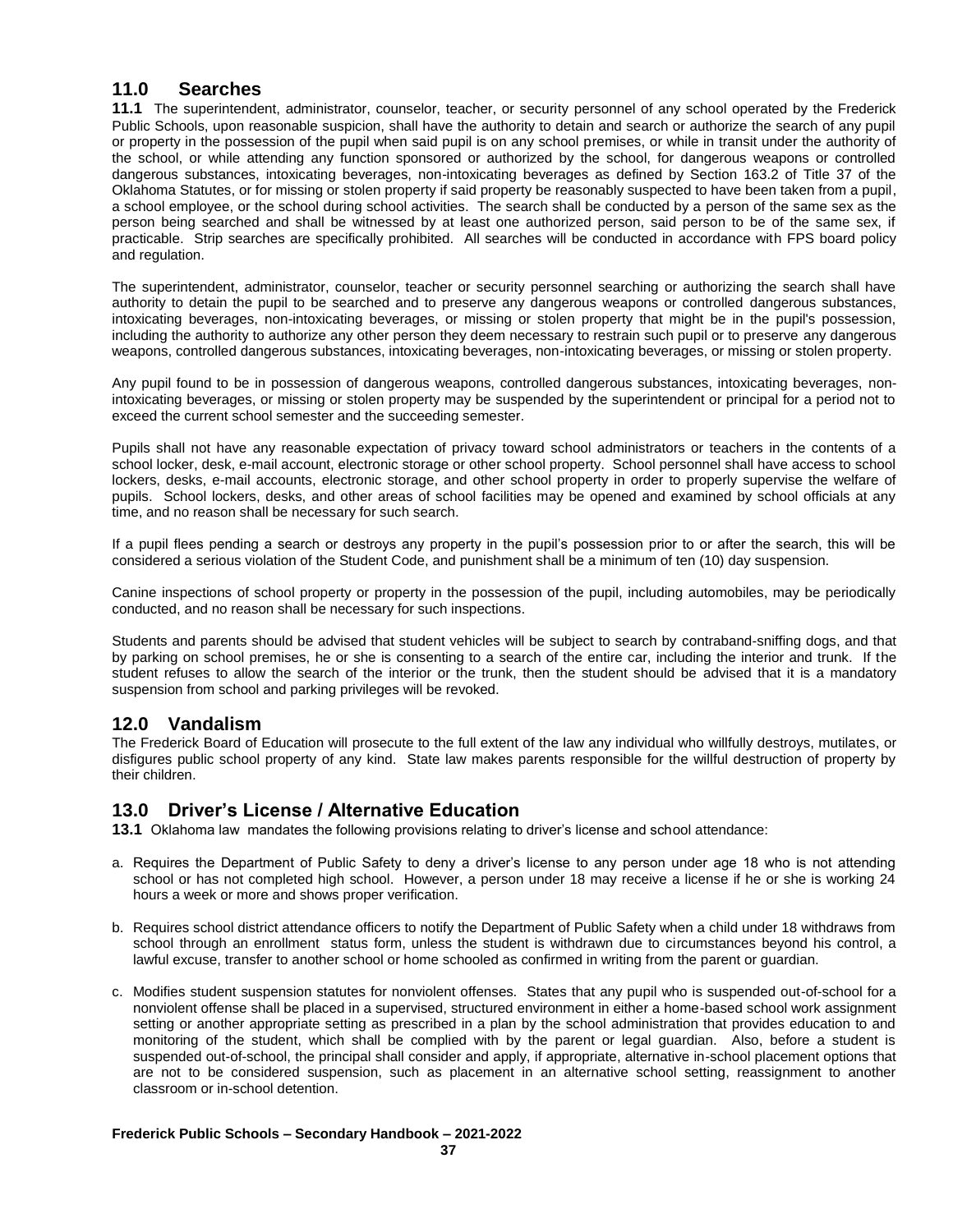### **14.0 Sexual Harassment of Students**

The policies and regulations of this school district forbid discrimination against, or harassment of any student on the basis of sex. The Frederick Board of Education will not tolerate sexual harassment by any of its employees or students. This policy applies to all students and employees including non-employee volunteers whose work is subject to the control of school personnel.

### **14.1 Sexual Harassment**

For the Purpose of this policy, sexual harassment includes:

- a. Verbal or physical sexual advances, including subtle pressure for sexual activity, touching, pinching, patting, or brushing against; comments regarding physical or personality characteristics of a sexual nature and sexually-oriented "kidding", "teasing", double meanings and jokes.
- b. Demeaning comments about a girl's ability to excel in a class historically considered a "boy's" subject, privately talking to a student about sexual matters, hugging or touching a student inappropriately may constitute sexual harassment.
- c. Writing graffiti which names a student or otherwise identifies a student is potentially slanderous and constitutes sexual harassment. Graffiti of any kind will not be tolerated on school property.

#### **14.2 Specific Prohibitions**

#### **Administrators and Supervisors**

- a. It is sexual harassment for an administrator, supervisor, support employee, or teacher to use his or her authority to solicit sexual favors or attention from students.
- b. Administrators, supervisors, support personnel, or teachers who either engage in sexual harassment of students or tolerate such conduct shall be subject to sanctions, as described below.
- c. The school district is not concerned with "off-duty" conduct of school personnel unless the conduct has or will have a negative impact on the educational process of the school. Any romantic or sexual affiliation between school personnel and students, including adult students (18 or over) during school hours will have a negative impact on the educational process and shall constitute a violation of school policy. Such violations may result in suspension of the student and suspension or termination of the employee. Any sexual affiliation between teachers and students under the age of 18 may constitute a crime under state or federal law.

#### **14.3 Report, Investigation, and Sanctions**

- a. It is the express policy of the board of education to encourage student victims of sexual harassment to come forward with such claims. This may be done through the Sexual Discrimination Grievance Policy.
	- 1. Students who feel that administrators, supervisors, support personnel, teachers, or other students are subjecting them to sexual harassment are encouraged to report these actions to the appropriate administrator or teacher. If the student's immediate administrator or teacher is the alleged offending person, the report will be made to the next higher level of administration or supervision or to any responsible adult person.
	- 2. Confidentiality will be maintained and no reprisals or retaliation will be allowed to occur as a result of the good faith reporting of charges of sexual harassment.
- b. In determining whether alleged conduct constitutes sexual harassment, the totality of the circumstances, the nature of the conduct, and the context in which the alleged conduct occurred will be investigated. The superintendent or appropriate administrator has the responsibility of investigating and resolving complaints of sexual harassment.
- c. Any employee found to have engaged in sexual harassment of students shall be subject to sanctions, including, but not limited to warning, suspension, or termination subject to applicable procedural and due process requirements.
- d. Any student found to have engaged in sexual harassment or other students shall be subject to sanctions, including, but not limited to warning, suspension, or other appropriate punishment subject to applicable procedural and due process requirements.

#### **14.4 Grievance Procedure / Sexual Discrimination/ Harassment**

a. The superintendent shall serve as Title IX coordinator for this school district. The superintendent shall direct the implementing or educational amendments and regulations as they pertain to prohibition of sex discrimination in education or sexual harassment, and shall prepare all procedures.

The board of education shall appoint on a periodic basis a sex discrimination/harassment grievance committee which shall consist of an administrator, a parent, and a member of the certified teaching staff.

- b. Any student of this school district who wishes to file a sexual harassment grievance against another student or an employee of the district may file a written complaint with the superintendent. If the superintendent is the subject of the grievance, the student may file the complaint with the student's building principal who shall immediately forward the complaint to the grievance committee. The grievance committee will appoint a senior administrator to investigate the grievance. The grievance shall set forth the circumstances of the incident and the identity of the student(s) or employee(s) involved.
- c. The superintendent, or appointed administrator, shall initiate an investigation of the incident and shall protect the confidentiality of the grievant.